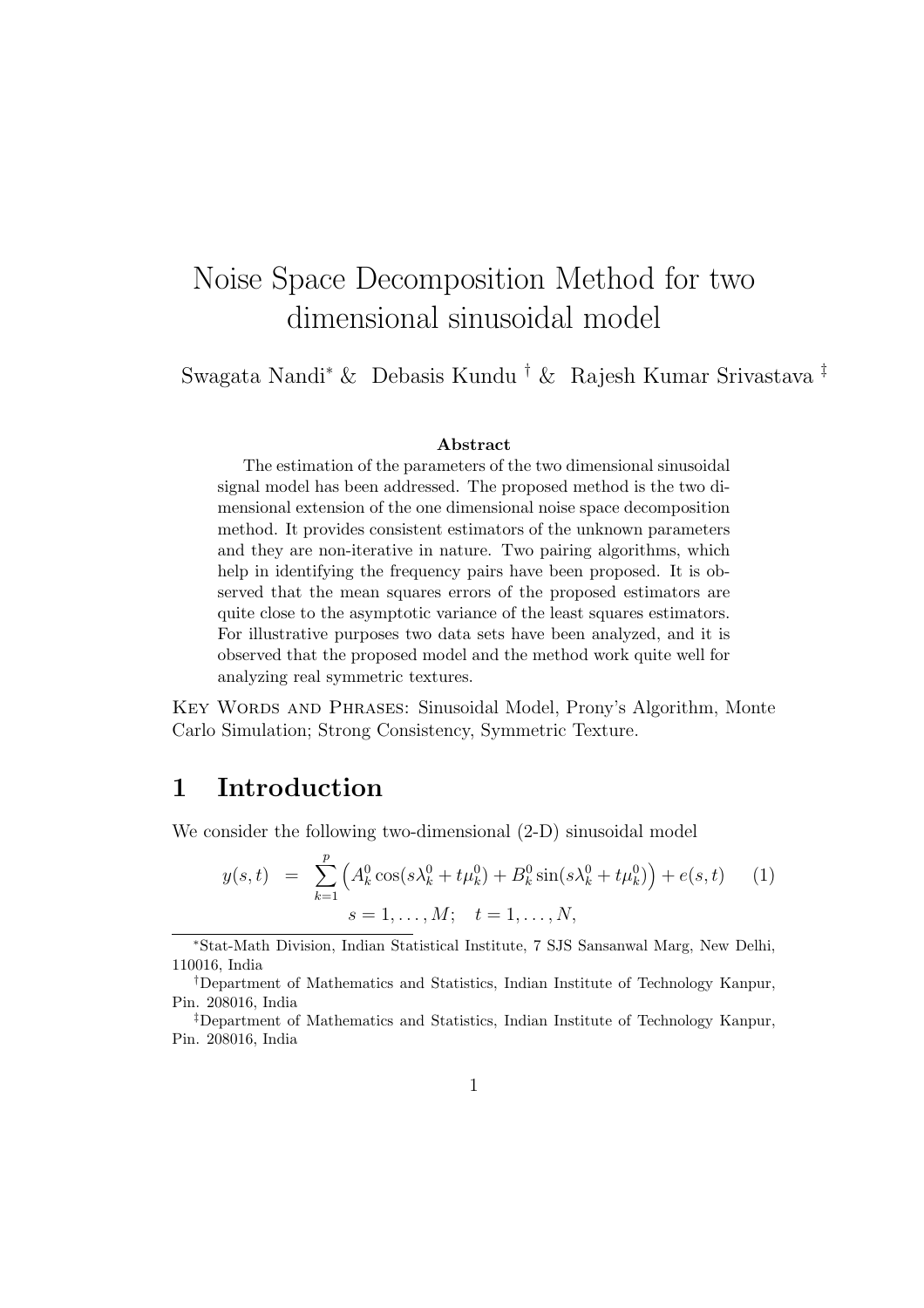where  $A_k^0$ s and  $B_k^0$ s are the unknown amplitudes,  $\lambda_k^0$ s and  $\mu_k^0$ s are the unknown frequencies and  $\lambda_k^0, \mu_k^0 \in (0, \pi)$ . The additive component  $\{e(s, t)\}\$ is from an independent and identically distributed  $(i.i.d.)$  random field, and the number of components, p is assumed to be known. Given a sample  $\{y(s,t), s =$  $1, \ldots, M; t = 1, \ldots, N$ , the problem is to estimate  $A_k^0$ ,  $B_k^0$ ,  $\lambda_k^0$  and  $\mu_k^0$ ,  $k = 1, \ldots, p$ . Note that the model (1) is a natural 2-D extension of the one dimensional model, see for example Mitra, Kundu and Agarwal [21], Kundu [13] and see the references cited therein.

The first term on the right hand side of (1) is known as the signal component, and the second term as the noise component. The 2-D sinusoidal model as defined in (1) has received considerable attention in the signal processing literature because of its applicability in texture analysis. It is first observed by Francos, Meiri and Porat [8], see also Zhang and Mandrekar [34] and in Yuan and Subba Rao [32], that model (1) can be used quite effectively to model 2-D symmetric gray-scale texture images. Francos, Meiri and Porat [8] estimated the unknown frequencies by selecting the sharpest peaks at the Fourier frequencies of the 2-D periodogram function of the observed signals.

Figure 1 represents the 2-D image plot of a simulated  $y(s, t)$  whose gray level at  $(s, t)$  is proportional to the value of  $y(s, t)$ . Our problem is to extract the regular texture from the contaminated one. Figure 2 represents the image plot of a real texture, and it will be shown in this paper that the data given by Figure 2 can be analyzed very effectively using model (1).

The problem has a special interest in spectrography, and it is studied by Malliavan [19, 20] using some group theoretic methods. This problem can be interpreted as 'signal detection' and it has different applications in Multidimensional Signal Processing. This model has been used quite extensively in antenna array processing, geophysical perception, biomedical spectral analysis etc, see, for example, the work of Barbieri and Barone [4], Cabrera and Bose [6], Chun and Bose [7], Hua [10] and Lang and McClellan [18]

The most natural estimators will be the least squares estimators (LSEs), which can be obtained by minimizing

$$
\sum_{s=1}^{M} \sum_{t=1}^{N} \left[ y(s, t) - \sum_{k=1}^{p} \left( A_k \cos(s\lambda_k + t\mu_k) + B_k \sin(s\lambda_k + t\mu_k) \right) \right]^2 \tag{2}
$$

with respect to the unknown parameters. It is well known, that the model does not satisfy the sufficient conditions of Jennrich [11] or Wu [31] for the LSEs to be consistent. Therefore, the consistency and asymptotic normality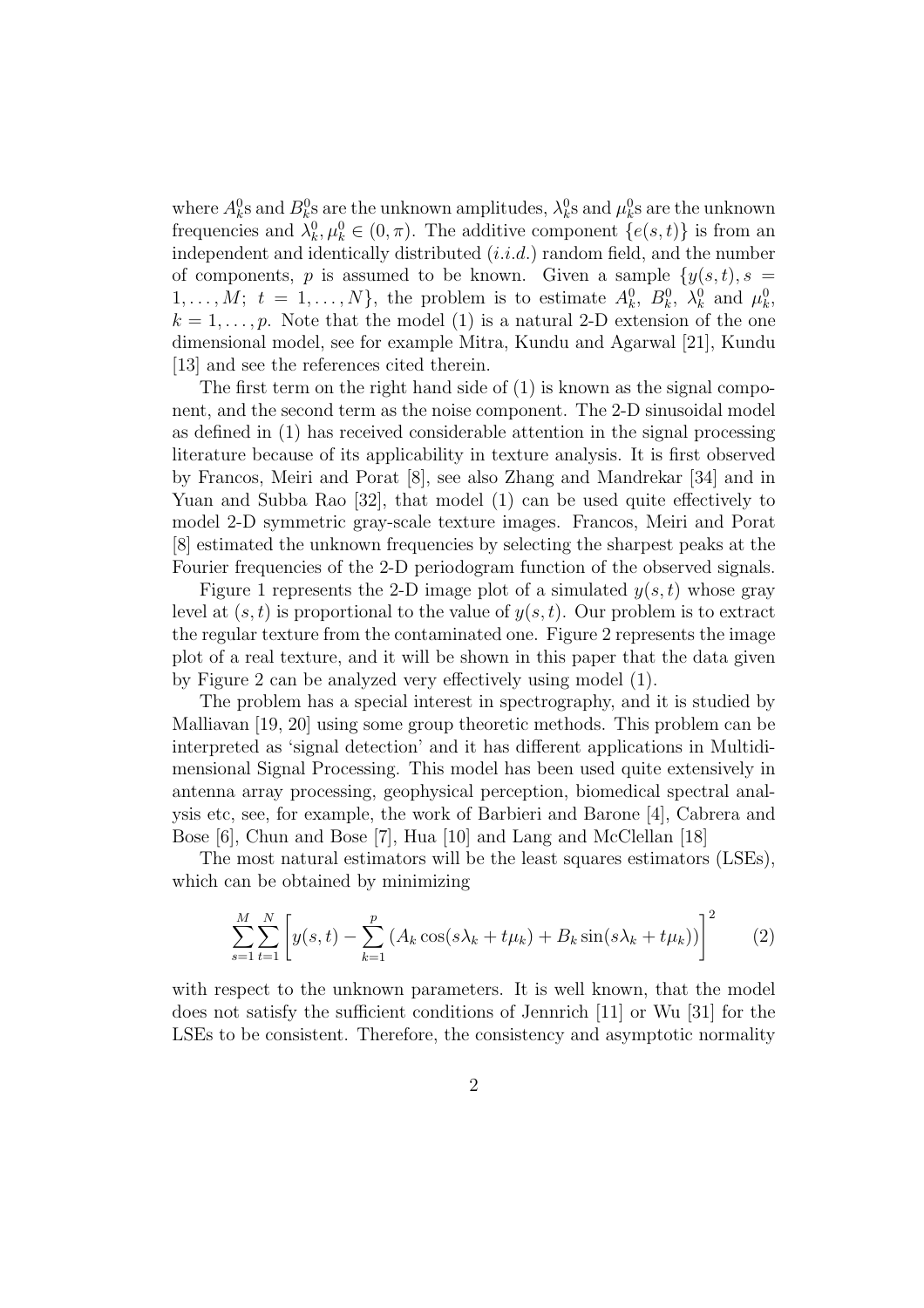

Figure 1: The image plot of a simulated dataset.



Figure 2: The image Plot of a real dataset.

properties are not immediate in this case. Rao, Zhao and Zhou [25] first proved the consistency and asymptotic normality of the LSEs of the unknown parameters of an equivalent model, under the assumptions that the errors are  $i.i.d.$  Gaussian random variables. Kundu and Mitra [15] extended the results when the errors are  $i.i.d.$  random variables with mean zero and finite variance. Kundu and Nandi [17] further extended their results when the errors are from a stationary sequence of random variables. Different variations of model (1) can be found in the literature, see for example, Bansal, Hamedani and Zhang [3] and Zhang [33].

Unfortunately, it is well known that even though the LSEs are the most efficient estimators, finding the LSEs of the frequencies is a numerically challenging problem and the procedure tends to be computationally quite intensive. The function, required to be optimized, is highly non-linear in its parameters even in case of one dimensional model and one needs to use an iterative procedure. Due to the presence of several local minima, convergence might be a tricky problem, see for example Rice and Rosenblatt [29]. In higher dimension the problem becomes more severe. The standard Newton-Raphson algorithm or its variants do not work. It often converges to a local minima rather than the global minimum.

Recently, Nandi, Prasad and Kundu [23] proposed an efficient algorithm to estimate the unknown parameters of (1) which provides estimators asymp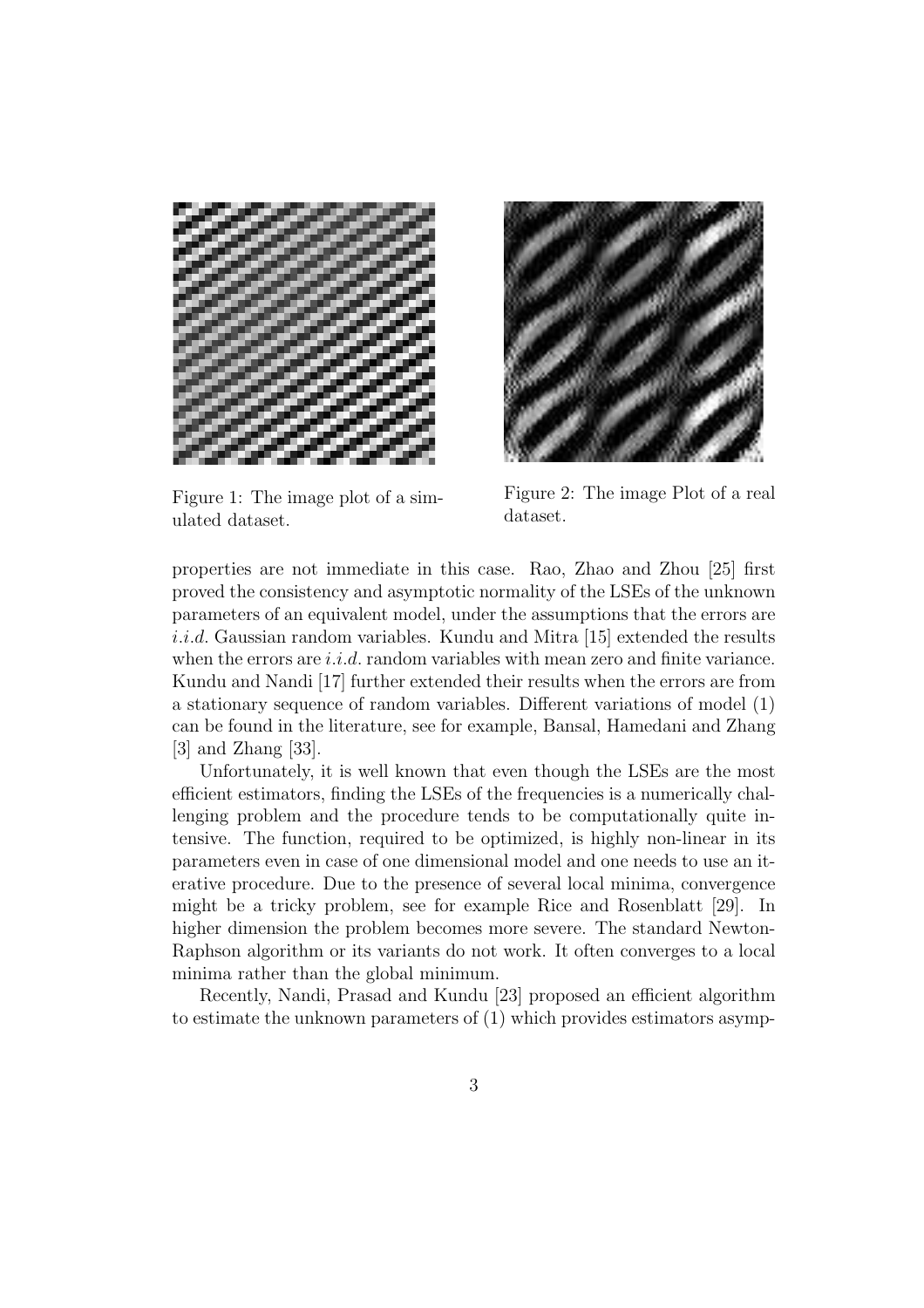totically equivalent to the LSEs. In this paper, we develop a non iterative procedure to estimate the unknown frequencies of model (1) extending the one-dimensional (1-D) noise space decomposition (NSD) method proposed by Kundu and Mitra [16] to 2-D model (1). The proposed 2-D NSD method provides consistent estimators of the unknown frequencies and it does not require any initial guesses unlike the method proposed by Nandi, Prasad and Kundu [23]. We have performed some experiments based on simulation to compare the effectiveness of the proposed method with the LSEs and approximate least squares estimators (ALSEs) obtained by maximizing the 2-D periodogram function. It is observed that the performance of the proposed method is much better than that of ALSEs, and comparable reasonably well with the LSEs. We have analyzed two data sets using the proposed method and the performances are quite satisfactory.

The organization of the rest of the paper is as follows. Some preliminary ideas are given in section 2. Here we provide a different formulation of model (1) and briefly discuss the Prony's estimators and their extension in 2-D. The 2-D NSD method for model (1) is discussed in section 3. Two pairing algorithms are proposed in section 4. The consistency results of the proposed estimators are provided in section 5. Numerical results are provided in section 6, two data analysis are performed in 7. Finally we conclude the paper in section 8.

# 2 Preliminaries

In this section, we first provide an equivalent formulation of the signal component of model (1) using complex exponentials. Then, we briefly discuss the Prony's method, which was proposed in 1795 [28], to find the non-linear parameters of a similar 1-D model in noiseless situation.

We write model (1) as  $y(s,t) = m(s,t) + e(s,t)$ , where  $m(s,t)$  is the signal component. Then we observe that using complex exponentials,  $m(s, t)$  can be written as

$$
m(s,t) = \sum_{k=1}^{2p} C_k^0 e^{i(s\gamma_k^0 + t\delta_k^0)}
$$
(3)

with

$$
\begin{aligned}\ni &= \sqrt{-1}, & C_{2k}^0 &= \frac{A_k^0 + iB_k^0}{2}, & C_{2k-1}^0 &= \frac{A_k^0 - iB_k^0}{2}, \\
\gamma_{2k}^0 &= -\lambda_k^0, & \gamma_{2k-1}^0 &= \lambda_k^0, & \delta_{2k}^0 &= -\mu_k^0, & \delta_{2k-1}^0 &= \mu_k^0, & k &= 1, \dots, p.\n\end{aligned}
$$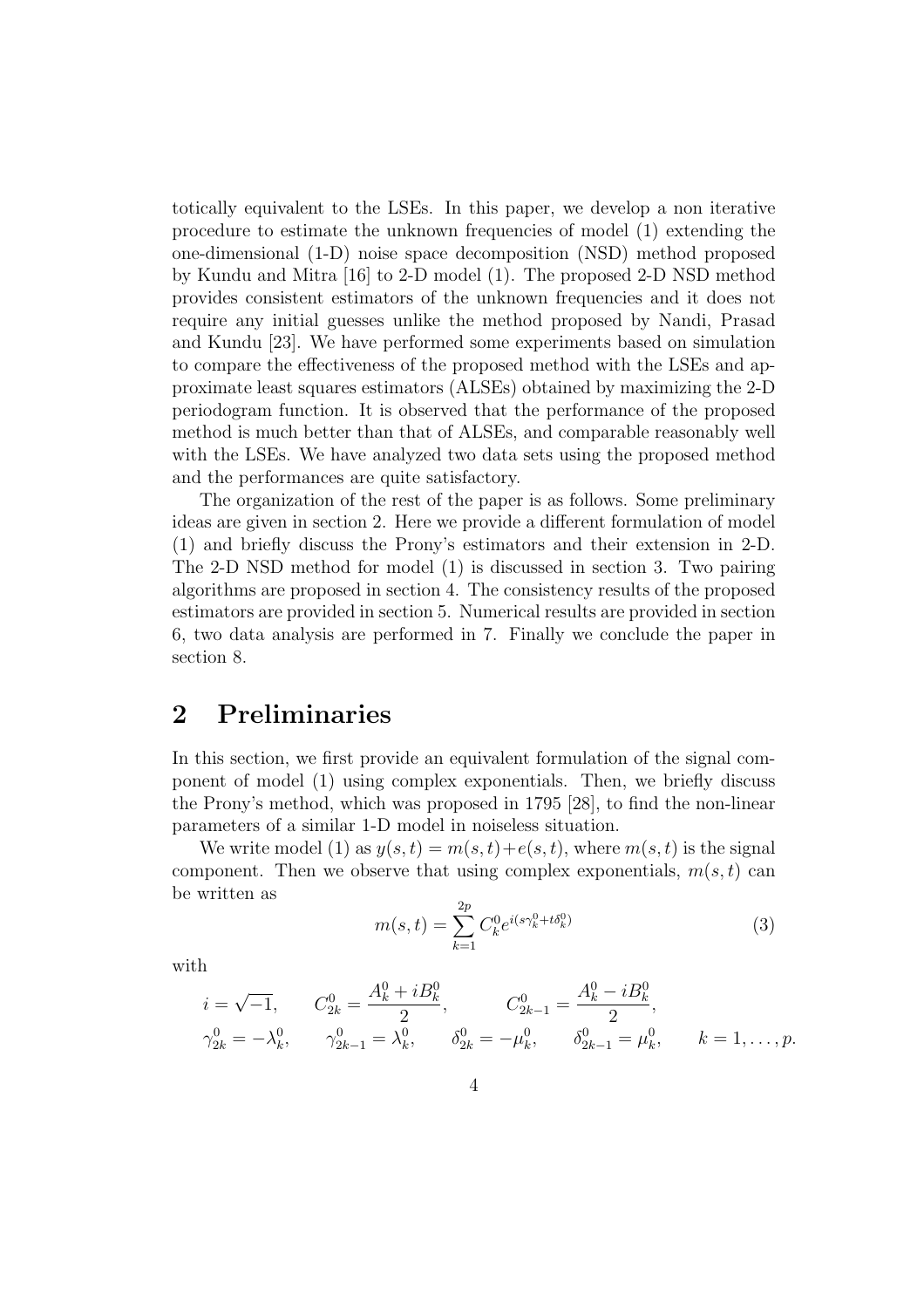Now  $\gamma_k^0, \delta_k^0 \in (0, \pi)$  and  $C_k^0, k = 1, \ldots, 2p$  are complex-valued. This form is quite useful in tackling the technical details.

#### 2.1 Different Other Estimators

The LSEs of the unknown parameters are obtained by minimizing the following residual sum of squares with respect to unknown parameters  $A_k$ ,  $B_k$  $\lambda_k$  and  $\mu_k$ ,  $k = 1, \ldots, p$ .

$$
\sum_{s=1}^{M} \sum_{t=1}^{N} \left( y(s, t) - \sum_{k=1}^{p} \left[ A_k \cos(s\lambda_k + t\mu_k) + B_k \sin(s\lambda_k + t\mu_k) \right] \right)^2.
$$

In section 6, we compare the LSE and ALSE with the proposed NSD estimators. The ALSE of  $\lambda_k$  and  $\mu_k$ ,  $k = 1, \ldots, p$  are obtained by maximizing the 2-D periodogram function defined as follows;

$$
I(\lambda, \mu) = \frac{1}{MN} \left| \sum_{s=1}^{M} \sum_{t=1}^{N} y(s, t) e^{-i(s\lambda + t\mu)} \right|^2.
$$

The main idea of the 2-D periodogram estimators come from the 1-D periodogram estimators. Similarly, as the 1-D periodogram estimators, see for example Fuller (1976), as  $M, N$  tend to infinity, the peaks of the periodogram converge to the true frequencies.

For 2-D case, the maximization is done locally and sequentially under the constraints

$$
|A_1^0|^2 + |B_1^0|^2 \ge |A_2^0|^2 + |B_2^0|^2 \ge \cdots \ge |A_p^0|^2 + |B_p^0|^2,
$$

required to resolve the identifiability issues. Once the non-linear frequencies are obtained, corresponding linear parameters,  $A_k$ s and  $B_k$ s, are estimated as

$$
\tilde{A}_k = \frac{2}{MN} \sum_{s=1}^M \sum_{t=1}^N y(s, t) \cos(s\tilde{\lambda}_k + t\tilde{\mu}_k),
$$
  

$$
\tilde{B}_k = \frac{2}{MN} \sum_{s=1}^M \sum_{t=1}^N y(s, t) \sin(s\tilde{\lambda}_k + t\tilde{\mu}_k),
$$

where  $\tilde{\lambda}_k$  and  $\tilde{\mu}_k$  are the ALSEs of  $\lambda_k$  and  $\mu_k$ , respectively. The ALSE's are asymptotically equivalent to the LSE's with the same rate of convergence (Kundu and Nandi [17]). Therefore, the ALSE's are also consistent and asymptotically normally distributed with the same asymptotic variance covariance matrix as the LSEs.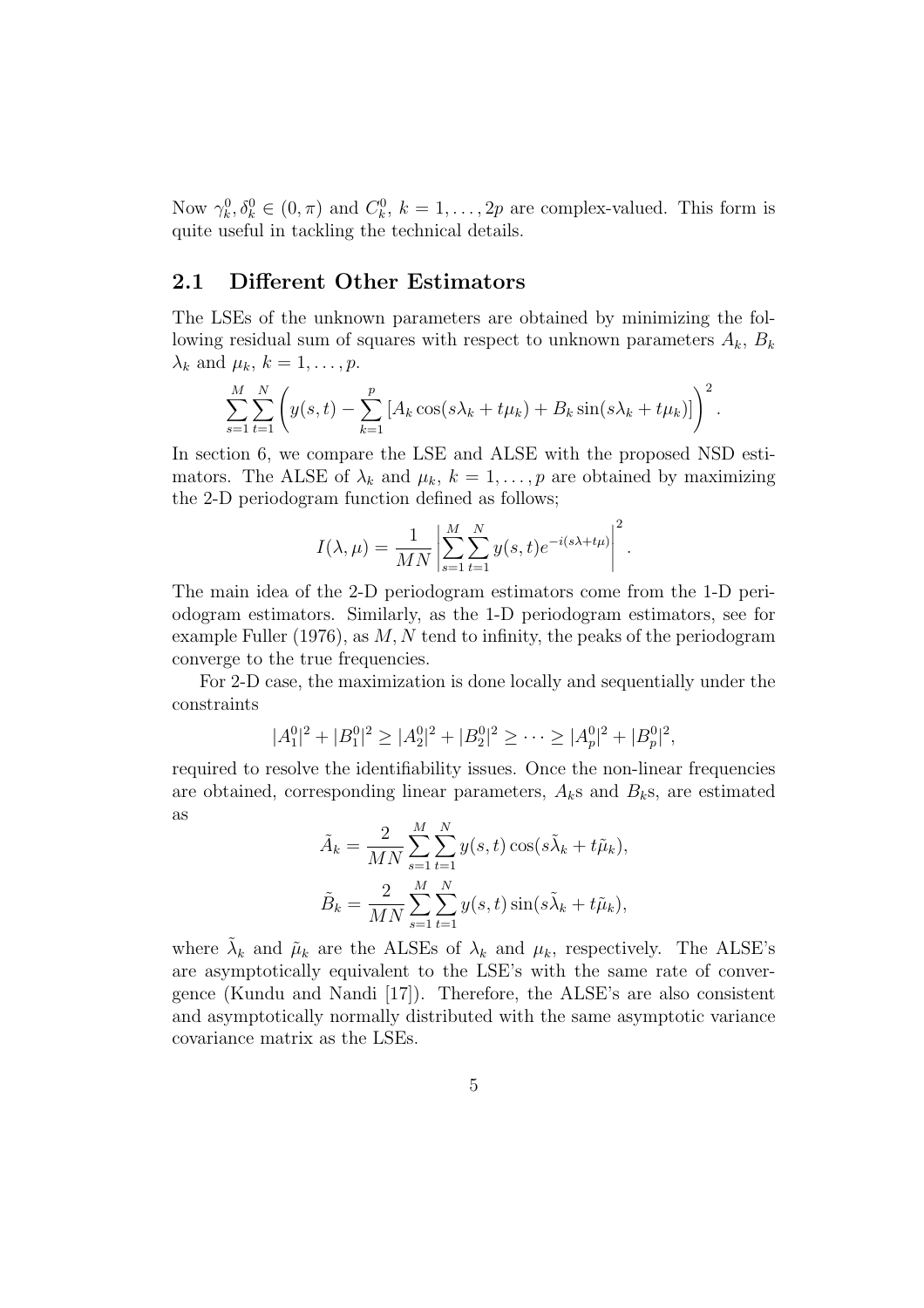#### 2.2 Prony's Method

Prony's [28] idea of fitting the sum of exponentials to the data has been extensively used in Signal Processing and Numerical Analysis. The method is described in several text books (Barrodale and Oleski [5], Kay [12]) in details. The proposed 2-D NSD method is based on 1-D NSD method and the later uses some concepts of Prony's method. So we briefly describe it here. Suppose  $m_1(1), \ldots, m_1(n)$  are n data points from

$$
m_1(t) = \sum_{k=1}^q \alpha_k e^{i\beta_k t}, \quad t = 1, \dots, n \quad \text{where} \quad \beta_i \neq \beta_k, \quad i \neq k. \tag{4}
$$

Here  $\alpha_k$ 's are complex numbers and  $\beta_k$ 's are real numbers lying between  $(0, 2\pi)$ . For model (4), Prony observed that there exists  $q+1$  constants, say,  $g_1, \ldots, g_{q+1}$  such that they satisfy

$$
g_1m_1(1) + g_2m_1(2) + \cdots + g_{q+1}m_1(q+1) = 0
$$
  
\n
$$
g_1m_1(2) + g_2m_1(3) + \cdots + g_{q+1}m_1(q+2) = 0
$$
  
\n
$$
\vdots \qquad \vdots
$$
  
\n
$$
g_1m_1(n-q) + g_2m_1(n-q+1) + \cdots + g_{q+1}m_1(n) = 0
$$

and there is a one - one correspondence between  $g = (g_1, \ldots, g_{q+1})$  and  $\boldsymbol{\beta} = (\beta_1, \dots, \beta_q)$  subject to the condition  $\sum_{i=1}^{q+1} g_i^2 = 1$  and  $g_1 > 0$ . Then for  $n \geq 2q + 1$ , the following q-degree polynomial

$$
g_1 + g_2 x^2 + \dots + g_{q+1} x^q = 0
$$

has roots  $e^{i\beta_1}, e^{i\beta_2}, \ldots, e^{i\beta_q}$ . Thus  $\beta_1, \ldots, \beta_q$  can be estimated once  $g_1, \ldots, g_{q+1}$ are estimated. It is also observed that  $g_k$ s are independent of  $\alpha_1, \ldots, \alpha_q$ ,  $k = 1, \ldots, q$ . Since Prony's algorithm is applicable to noiseless data, several problem specific adoptions have been considered and the method can be used to estimate the starting values of the nonlinear parameters of any iterative scheme.

The above idea can be extended to the 2-D case also. We concentrate on form (3) of  $m(s, t)$ . We write the signal component  $\{m(s, t), s = 1, \ldots, M; t =$  $1, \ldots, N$  of model (1) in the following matrix form

$$
\begin{bmatrix} m(1,1) & \cdots & m(1,N) \\ \vdots & \vdots & \cdots \\ m(M,1) & \cdots & m(M,N) \end{bmatrix} = \mathbf{M}_\mathbf{S}, \quad \text{(say)}.
$$
 (5)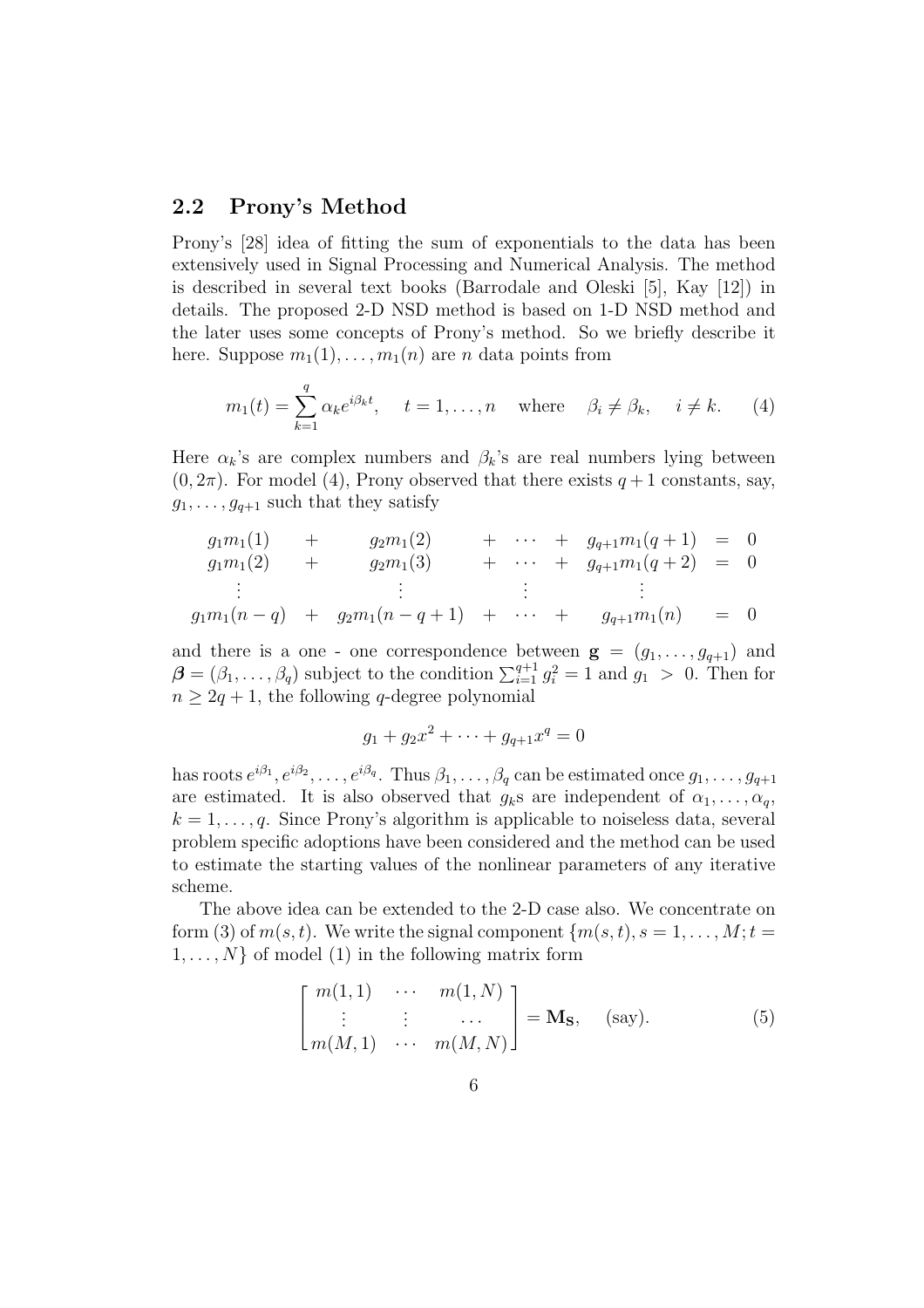Note that there exists a vector  $\mathbf{a} = (a_1, \dots, a_{2p+1}),$  with  $|\mathbf{a}|^2 = 1$  and  $a_1 > 0$ , such that

$$
\begin{bmatrix}\nm(1,1) & \cdots & m(1,N) \\
\vdots & \vdots & \cdots \\
m(M,1) & \cdots & m(M,N)\n\end{bmatrix}\n\begin{bmatrix}\na_1 & 0 & \cdots & 0 \\
\vdots & a_1 & \cdots & \vdots \\
a_{2p+1} & \vdots & \cdots & 0 \\
0 & a_{2p+1} & \cdots & a_1 \\
\vdots & 0 & \cdots & \vdots \\
0 & 0 & \cdots & a_{2p+1}\n\end{bmatrix} = \mathbf{0}
$$
\n(6)\n  
\n= M<sub>S</sub>**A**, (say).

Similarly there exists a vector  $\mathbf{b} = (b_1, \ldots, b_{2p+1})$ , with  $|\mathbf{b}|^2 = 1$  and  $b_1 > 0$ , such that

$$
\begin{bmatrix}\nb_1 & 0 & \cdots & 0 \\
\vdots & b_1 & \cdots & \vdots \\
\vdots & \vdots & \vdots & \vdots \\
b_{2p+1} & \vdots & \cdots & 0 \\
0 & b_{2p+1} & \cdots & b_1 \\
\vdots & 0 & \cdots & \vdots \\
0 & 0 & \cdots & b_{2p+1}\n\end{bmatrix}\n\begin{bmatrix}\nm(1,1) & \cdots & m(1,N) \\
\vdots & \vdots & \cdots & \vdots \\
m(M,1) & \cdots & m(M,N)\n\end{bmatrix} = \mathbf{0}
$$
\n
$$
= \mathbf{BM}_{\mathbf{S}}, \quad \text{(say)}.
$$

Consider the two polynomial equations

$$
B_1(z) = a_1 + a_2 z + \dots + a_{2p+1} z^{2p} = 0,
$$
\n<sup>(7)</sup>

$$
B_2(z) = b_1 + b_2 z + \dots + b_{2p+1} z^{2p} = 0,
$$
\n(8)

then equation (7) has the roots  $e^{i\gamma_1}, \ldots, e^{i\gamma_{2p}}$  and equation (8) has the roots  $e^{i\delta_1}, \ldots, e^{i\delta_{2p}}$ . Thus the roots are basically in the form  $\exp(\pm i\lambda_k)$  and  $\exp(\pm i\mu_k)$ .

#### 2.3 One-Dimensional NSD Method

Kundu and Mitra [16] proposed 1-D NSD decomposition method for the following model

$$
y(t) = \sum_{k=1}^{q} \alpha_k e^{i\beta_k t} + \epsilon(t),
$$
\n(9)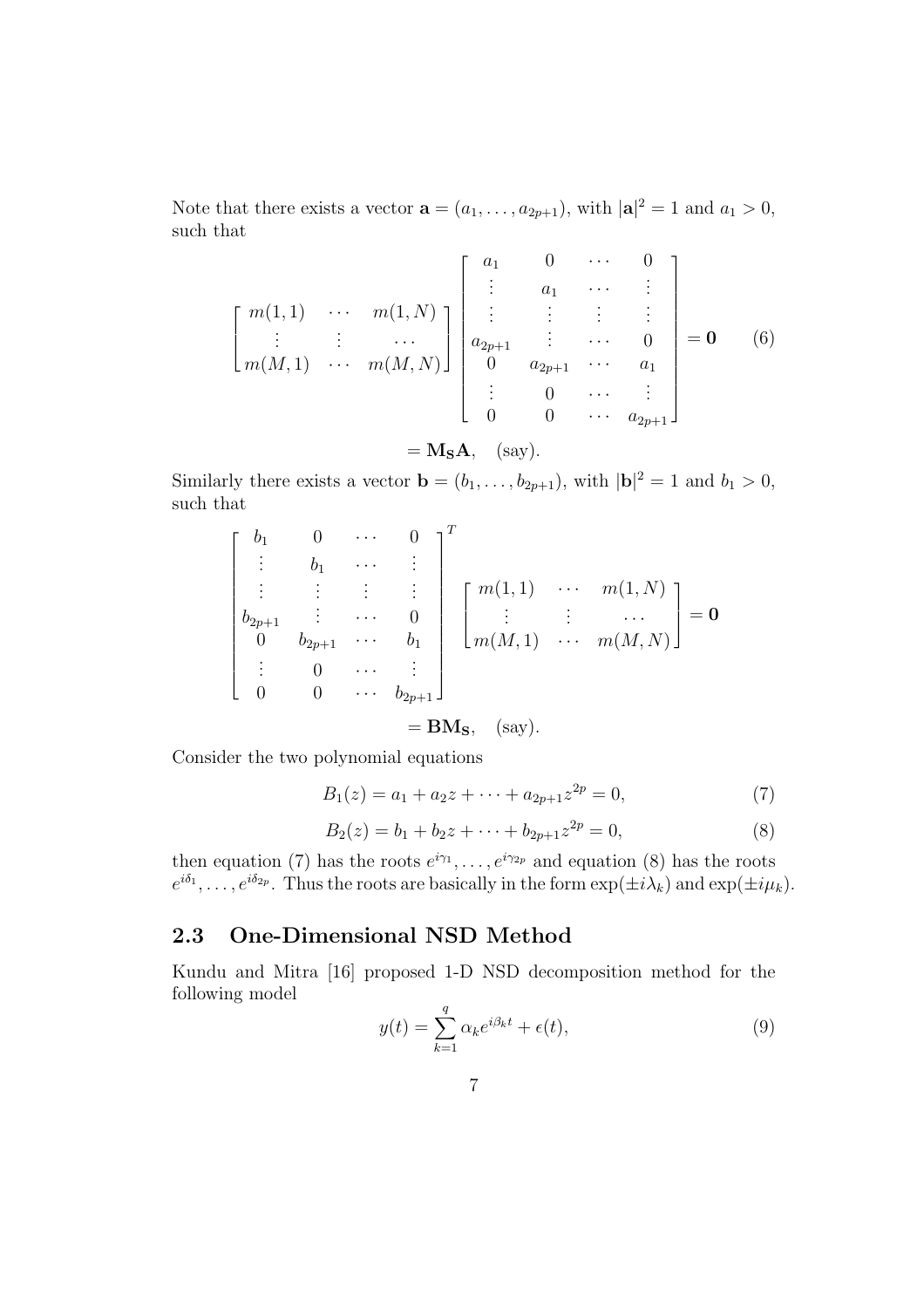here  $\epsilon(t)$ 's are complex valued random variables with mean zero and finite variance. The problem is same as before, *i.e.* to estimate the unknown parameters namely  $\alpha_k$ 's and  $\beta_k$ 's based on a sample of size  $n, \{y(1), \dots, y(n)\}.$ The 1-D NSD method can be described as follows. Let  $L$  be any integer within the interval  $q < L < n - q$ , and the  $(n - q) \times (L + 1)$  matrix

$$
\mathbf{A} = \begin{bmatrix} y(1) & \cdots & y(L+1) \\ \vdots & \ddots & \vdots \\ y(n-L) & \cdots & y(n) \end{bmatrix} . \tag{10}
$$

Construct the  $(L+1) \times (L+1)$  matrix, **T** as  $\mathbf{T} = \frac{1}{n}$  $\eta$  $\mathbf{A}^{H}\mathbf{A};\,\mathbf{A}^{H}$  is the hermitian matrix of **A**. Let the spectral decomposition of the matrix  $T$  be

$$
\mathbf{T} = \sum_{i=1}^{L+1} \hat{\sigma}^2 \mathbf{w}_i \mathbf{w}_i^H,
$$
\n(11)

where  $\hat{\sigma}_1^2 > \cdots > \hat{\sigma}_{L+1}^2$  are the ordered eigen values of the matrix **T** and  $\mathbf{w}_i$ 's are orthogonal eigenvectors corresponding to  $\hat{\sigma}_i^2$ . Construct the  $(L + 1) \times$  $(L+1-q)$  matrix **C** as

$$
\mathbf{C} = [\mathbf{w}_{q+1} : \cdots : \mathbf{w}_{L+1}]. \tag{12}
$$

Partition the matrix C as

$$
\mathbf{C} = \left[ \mathbf{C}_{1k}^{H} : \mathbf{C}_{2k}^{H} : \mathbf{C}_{3k}^{H} \right],
$$
\n(13)

for  $k = 0, \dots, L-q$ , where  $\mathbf{C}_{1k}^H$ ,  $\mathbf{C}_{2k}^H$  and  $\mathbf{C}_{3k}^H$  are of the orders  $(L+1-q) \times k$ ,  $(L+1-q) \times (q+1)$  and  $(L+1-q) \times (L-k-q)$  respectively. Find a vector  $V_k$  such that

$$
\begin{bmatrix} \mathbf{C}_{1k}^H \\ \mathbf{C}_{3k}^H \end{bmatrix} \mathbf{V}_k = \mathbf{0}.
$$
 (14)

Let us denote the vector  $\mathbf{c}_k = \mathbf{C}_{2k}^H \mathbf{V}_k$  for  $k = 0, \dots, L - q$ . Consider the average of the vector  $\mathbf{c}_k$  as the vector  $\mathbf{c}, i.e.,$ 

$$
\mathbf{c} = \frac{1}{L - q + 1} \sum_{k=0}^{L - q} \mathbf{c}_k = (c_1, \cdots, c_{q+1}),
$$
 (15)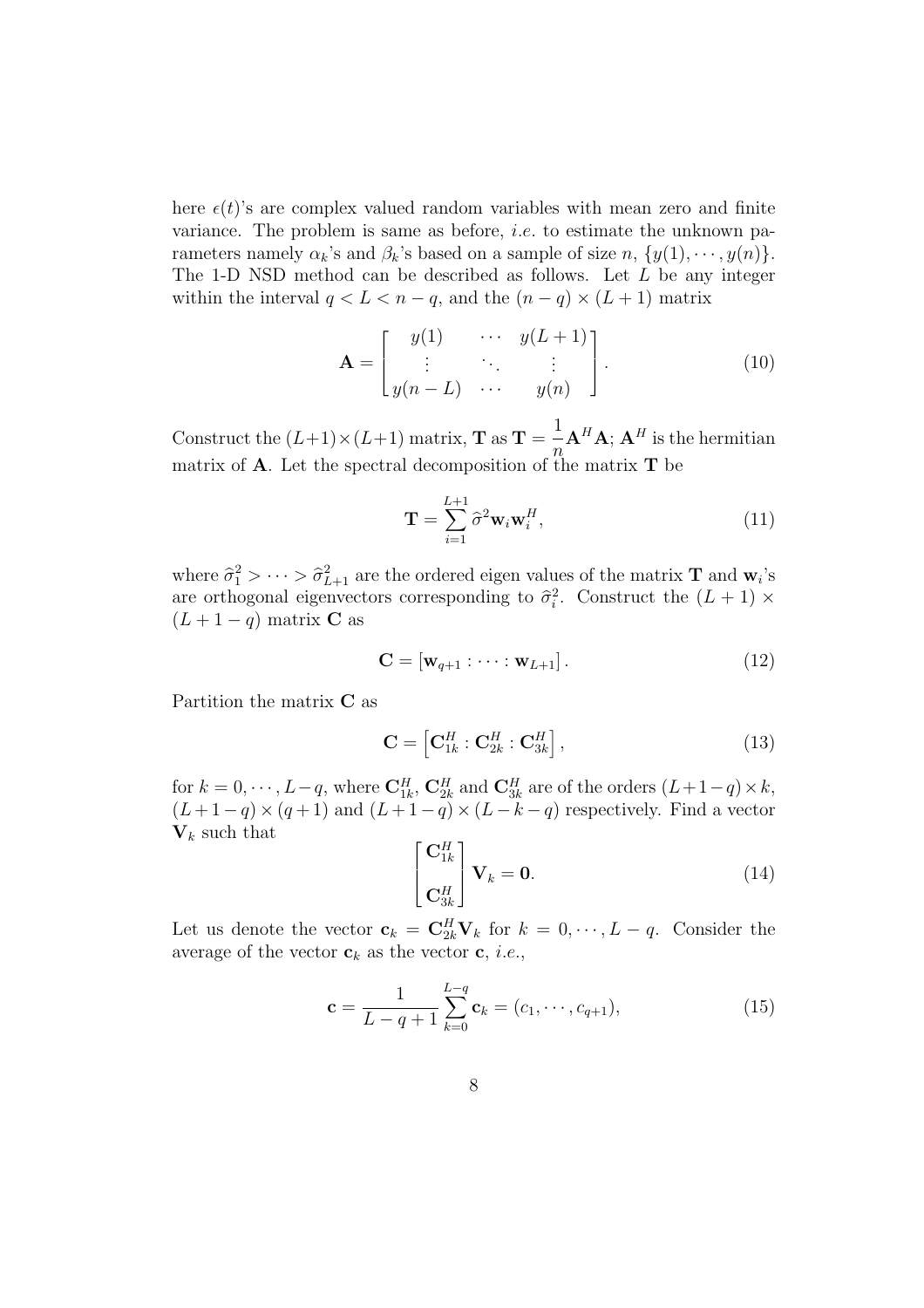with  $c_{q+1} = 1$ . Construct the polynomial equation

$$
c_1 + c_2 x + \dots + c_q x^{q-1} + x^q = 0,
$$
\n(16)

and obtain  $q$  roots, and estimate the frequencies from there. It has been shown by Kundu and Mitra (1995) that the estimated frequencies are strongly consistent.

# 3 Two-Dimensional NSD Method

In this section we propose the 2-D NSD method to estimate the non-linear frequencies of the 2-D sinusoidal model (1). Like the Prony's method presented in section 2, we will use form (3) for developing the algorithm. The proposed method which is basically an extension of 1-D NSD method to two-dimension, is as follows.

From the  $s^{th}$  row of the data matrix

$$
\mathbf{Y} = \begin{bmatrix} y(1,1) & \cdots & y(1,N) \\ \vdots & \ddots & \vdots \\ y(s,1) & \cdots & y(s,N) \\ \vdots & \ddots & \vdots \\ y(M,1) & \cdots & y(M,N) \end{bmatrix},
$$
(17)

construct the matrix  $\mathbf{A}_s$  for any  $N - 2p \geq L \geq 2p$  as follows,

$$
\mathbf{A_s} = \begin{bmatrix} y(s, 1) & \cdots & y(s, L+1) \\ \vdots & \vdots & \vdots \\ y(s, N-L) & \cdots & y(s, N) \end{bmatrix}.
$$

Obtain the  $(L + 1) \times (L + 1)$  matrix **B** as

$$
\mathbf{B} = \frac{1}{(N-L)M} \sum_{s=1}^{M} \mathbf{A_s}^H \mathbf{A_s}.
$$

Suppose the singular value decomposition of B is

$$
\mathbf{B} = \sum_{i=1}^{L+1} \lambda_i \mathbf{u_i} \mathbf{u_i}^H,
$$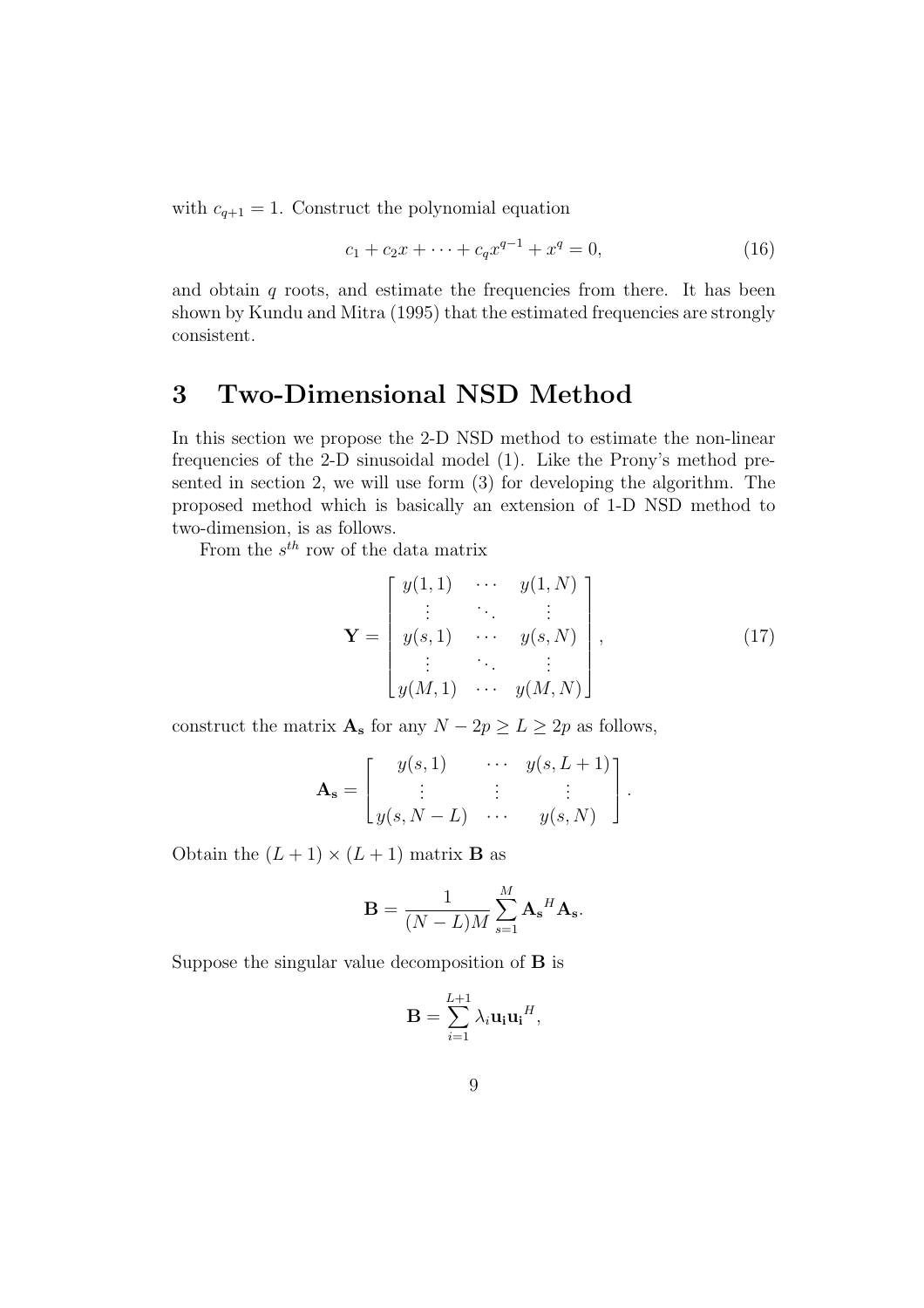where  $\lambda_1 \geq \cdots \geq \lambda_{L+1}$  are the ordered eigen values of **B** and  $\mathbf{u}_i$  is the normalized eigen vector corresponding to  $\lambda_i$ .

Now as the 1-D NSD method, construct the estimated signal subspace  $S$ and the estimated noise subspace  $\mathcal N$  as follows:

$$
\mathcal{S} = {\mathbf{u}_1 : \cdots : \mathbf{u}_{2p}} \quad \text{and} \quad \mathcal{N} = {\mathbf{u}_{2p+1} : \cdots : \mathbf{u}_{L+1}}.
$$

We use the estimated noise space N to estimate  $\mathbf{a} = (a_1, \ldots, a_{2p+1})$ , the constants to construct the polynomial equation. Consider  $(L+1)\times(L+1-p)$ matrix  $B_1$  as follows:

$$
\mathbf{B_1} = [\mathbf{u_{2p+1}} : \cdots : \mathbf{u_{L+1}}] = \begin{bmatrix} b_{1,1} & \cdots & b_{1,L+1-2p} \\ \vdots & \vdots & & \vdots \\ b_{L+1,1} & \cdots & b_{L+1,L+1-2p} \end{bmatrix}.
$$

Now the aim is to obtain a basis of  $B_1$ , which is of the same form as matrix **A** in equation (6). Partition the matrix  $B_1$  as follows:

$$
B_1^T = \begin{bmatrix} B_{1k}^T & \ \vdots & \ B_{2k}^T & \ \vdots & \ B_{3k}^T \end{bmatrix}
$$

for  $k = 0, 1, ..., L - 2p$ , where  $\mathbf{B_{1k}^T}$ ,  $\mathbf{B_{2k}^T}$  and  $\mathbf{B_{3k}^T}$  are of the orders  $(L + 1 2p \times k$ ,  $(L+1-2p) \times (2p+1)$  and  $(L+1-2p) \times (L-k-2p)$  respectively. Consider the matrix

$$
[\begin{matrix} B_{1k}^T & \cdot & B_{3k}^T \end{matrix}].
$$

Since it is a random matrix, it is of rank  $(L - 2p)$  (full rank) almost surely. Therefore, there exists an  $L - 2p + 1$  column vector  $X_{k+1} \neq 0$ , such that

$$
\left[\frac{B_{1k}}{B_{3k}}\right]X_{k+1}=0.
$$

Consider the  $(2p + 1)$  vector  $\hat{\mathbf{a}}^{k+1} = (\hat{a}_{k+1,1}, \dots, \hat{a}_{k+1,2p+1}),$  where

$$
\left(\hat{\mathbf{a}}^{k+1}\right)^T = \mathbf{B}_{2k} \mathbf{X}_{k+1}.
$$

By proper normalization, we can make  $\hat{a}_{k+1,1} > 0$  and  $||\hat{\mathbf{a}}^{k+1}||^2 = 1$  for  $k = 0, 1, \ldots, L - 2p$ . Therefore, there exist vectors  $\mathbf{X}_1, \ldots, \mathbf{X}_{L-2p+1}$  such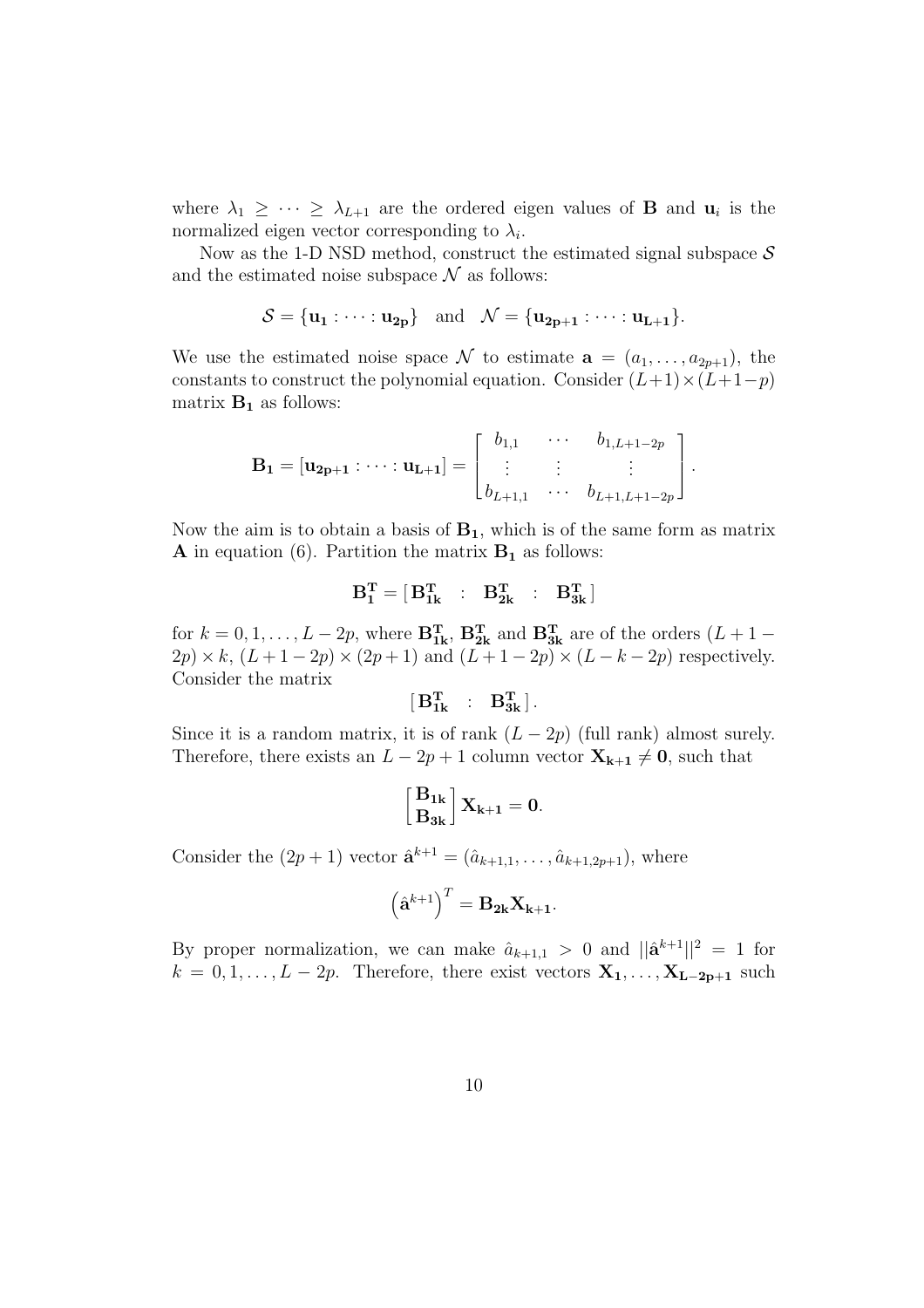that

$$
\mathbf{B_1} [\mathbf{X_1} : \dots : \mathbf{X_{L-2p+1}}] = \begin{bmatrix} \hat{a}_{1,1} & 0 & \cdots & 0 \\ \vdots & \hat{a}_{2,1} & \cdots & \vdots \\ \hat{a}_{1,2p+1} & \vdots & \cdots & \hat{a}_{L-2p+1,1} \\ 0 & \hat{a}_{2,2p+1} & \cdots & \vdots \\ \vdots & 0 & \cdots & \vdots \\ 0 & 0 & \cdots & \hat{a}_{L-2p+1,2p+1} \end{bmatrix}.
$$

In the noiseless situation,  $\hat{\mathbf{a}}^1 = \ldots = \hat{\mathbf{a}}^{2p+1} = \hat{\mathbf{a}}$ . So it is reasonable to use any one of  $\hat{\mathbf{a}}^k$ ,  $k = 0, 1, \ldots, L-2p$  or all of them to estimate  $\delta_1, \ldots, \delta_{2p}$ . One can consider the average of all the  $\hat{\mathbf{a}}^k$ s and use it as an estimate of **a**. We have considered that  $\hat{a}$  for which the prediction error is minimum. To obtain the prediction errors we consider the following method:

From model (1), we obtain

$$
\sum_{s=1}^{M} y(s,t) = \sum_{k=1}^{p} \sum_{s=1}^{M} \left\{ A_k^0 \cos(s\lambda_k^0 + t\mu_k^0) + B_k^0 \sin(s\lambda_k^0 + t\mu_k^0) \right\} + \sum_{s=1}^{M} e(s,t),\tag{18}
$$

and we also obtain

$$
y_1(t) = \sum_{k=1}^p \left\{ a_k^0 \cos(t\mu_k^0) + b_k^0 \sin(t\mu_k^0) \right\} + e_1(t) = m_2(t) + e_1(t), \ (say) \quad (19)
$$

where

$$
a_k^0 = A_k^0 \sum_s \cos(s\lambda_k^0) + B_k^0 \sum_s \sin(s\lambda_k^0), \ b_k^0 = -A_k^0 \sum_s \sin(s\lambda_k^0) + B_k^0 \sum_s \cos(s\lambda_k^0),
$$

and  $e_1(t) = \sum_s e(s, t)$ . Similarly as the form in equation (3),  $m_2(t)$  is also written as

$$
m_2(n) = \sum_{k=1}^{2p} d_k^0 e^{it\delta_k^0}, \quad d_{2k}^0 = \frac{a_k^0 + ib_k^0}{2}, \quad d_{2k-1}^0 = \frac{a_k^0 - ib_k^0}{2}.
$$
 (20)

Now for all  $i = 1, ..., 2p + 1$ , consider  $\hat{\mathbf{a}}^i$  and solving polynomial equation (7) obtain the corresponding  $\delta_1, \ldots, \delta_{2p}$ . Then the linear parameters of the corresponding one dimensional model (19) are obtained and finally we obtain the prediction error of this model (19).

Exactly in the same way  $\mathbf{b} = (b_1, \ldots, b_{2p+1})$  can be estimated using the columns of the data matrix  $\mathbf Y$  and from the roots of the polynomial equation (8), we obtain the estimates of  $\gamma_1, \ldots, \gamma_{2p}$ . Finally, from  $\gamma_1, \ldots, \gamma_{2p}$  and  $\delta_1, \ldots, \delta_{2p}$ , the estimates of  $\lambda_1, \ldots, \lambda_p$  and  $\mu_1, \ldots, \mu_p$  are obtained.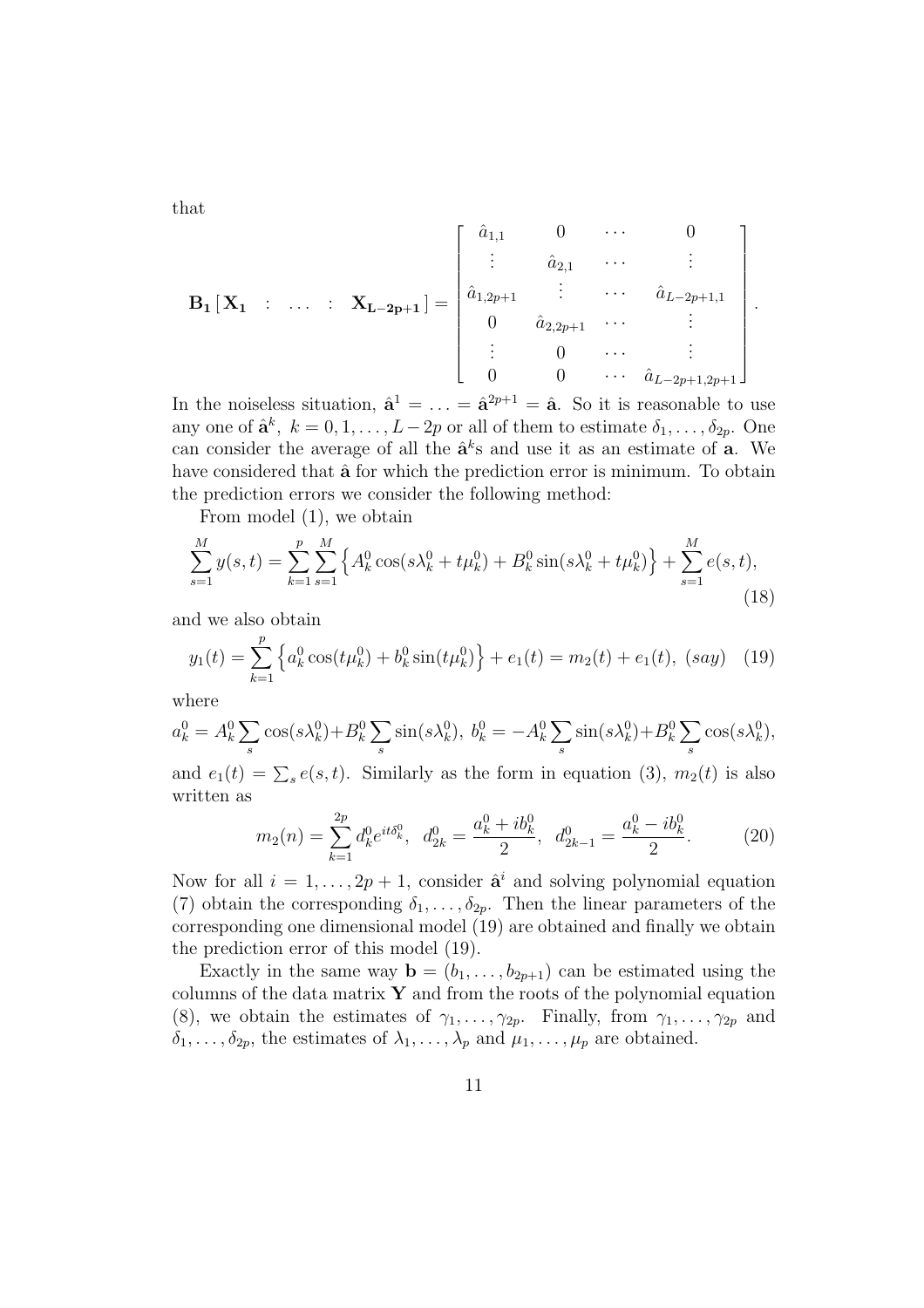### 4 Pairing Algorithm

In this section we propose two pairing algorithms to estimate the pairs  $\{(\lambda_k, \mu_k); k = 1, \ldots, p\}$  for model (1). One algorithm is based on p! search. It is computationally efficient for small values of  $p$ , say  $p = 2, 3$  and the other is based on  $p^2$ -search, so it is efficient for large values of p, *i.e.* when p is greater than 3. Suppose the estimates obtained using the method in section 3 are  $\{\hat{\lambda}_{(1)}, \ldots, \hat{\lambda}_{(p)}\}$  and  $\{\hat{\mu}_{(1)}, \ldots, \hat{\mu}_{(p)}\}.$ 

#### 4.1 Algorithm 1

Consider all possible p! combination of pairs  $\{(\hat{\lambda}_{(j)}, \hat{\mu}_{(j)}): j = 1, \ldots, p\}$  and calculate the sum of the periodogram function for each combination as

$$
I(\boldsymbol{\lambda}, \boldsymbol{\mu}) = \sum_{k=1}^p \frac{1}{MN} \left| \sum_{s=1}^M \sum_{t=1}^N y(s,t) e^{-i(s\lambda_k + t\mu_k)} \right|^2.
$$

Consider that combination as the paired estimates of  $\{(\lambda_j, \mu_j) : j = 1, \ldots, p\}$ for which this  $I(\lambda, \mu)$  is maximum.

#### 4.2 Algorithm 2

Consider the periodogram function  $I_1(\lambda,\mu)$  of each pair  $(\lambda_j,\mu_k)$ ,  $j=1,\ldots,p$ ,  $k=$  $1, \ldots, p$ 

$$
I_1(\lambda, \mu) = \frac{1}{MN} \left| \sum_{s=1}^{M} \sum_{t=1}^{N} y(s, t) e^{-i(s\lambda + t\mu)} \right|^2.
$$

Compute  $I_1(\lambda, \mu)$  over  $\{(\hat{\lambda}_{(j)}, \hat{\mu}_{(k)}), j, k = 1, \ldots, p\}$ . Choose the largest p values of  $I(\hat{\lambda}_{(j)}, \hat{\mu}_{(k)})$  and the corresponding  $\{(\hat{\lambda}_{(k)}, \hat{\mu}_{(k)}), k = 1, \ldots, p\}$  are the paired estimates of  $\{(\lambda_k, \mu_k), k = 1, \ldots, p\}.$ 

# 5 Consistency Results

In this section we establish the strong consistency of the frequency estimators obtained by 2-D NSD method. We prove the results by using form (3). To prove the strong consistency we need the following assumptions as in the line of Rao, Zhao and Zhou [25] or Kundu and Mitra [16] on the parameters of model (1).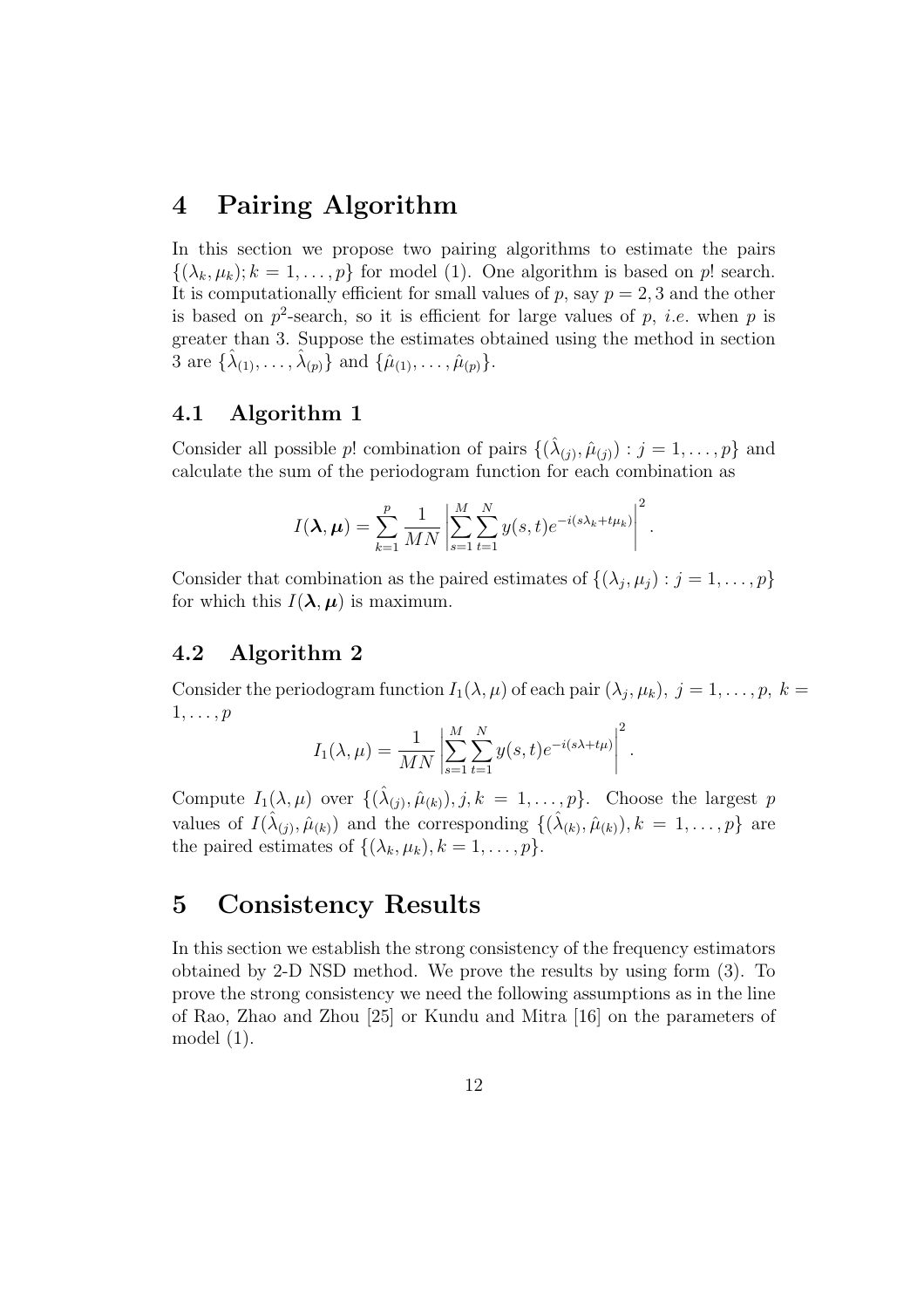**Assumption 1**  $\{e(s,t)\}\$ is an array of independent and identically distributed real valued random variables with mean zero and finite variance  $\sigma^2$ .

**Assumption 2**  $\lambda_1, \ldots, \lambda_p$  are distinct and so also are  $\mu_1, \ldots, \mu_p$ .

Assumption 3  $A_1^0, \ldots, A_p^0$  and  $B_1^0, \ldots, B_p^0$  are arbitrary real numbers not identically equal to zero.

THEOREM 1 Under the Assumptions 1 and 2, the estimators  $\hat{\boldsymbol{\lambda}} = (\hat{\lambda}_1, \dots, \hat{\lambda}_p)$ and  $\hat{\boldsymbol{\mu}} = (\hat{\mu}_1, \dots, \hat{\mu}_p)$  obtained by the method described in section 3 are strongly consistent estimators of  $\lambda^0 = (\lambda_1^0, \dots, \lambda_p^0)$  and  $\mu^0 = (\mu_1^0, \dots, \mu_p^0)$ respectively.

To prove Theorem 1, we need the following lemmas.

**Lemma 1** Let  $\mathbf{Q} = ((Q_{ik}))$  and  $\mathbf{W} = ((W_{ik}))$  be two  $r \times r$  Hermitian matrices with spectral decomposition

$$
\mathbf{Q} = \sum_{i=1}^{r} \gamma_i \mathbf{q}_i \mathbf{q}_i^H, \quad \gamma_1 \geq \ldots \geq \gamma_r,
$$

$$
\mathbf{W} = \sum_{i=1}^{r} \delta_i \mathbf{w}_i \mathbf{w}_i^H, \quad \delta_1 \geq \ldots \geq \delta_r,
$$

where  $\gamma_i$ s and  $\delta_i$ s are eigen values of **Q** and **W** respectively and **q**<sub>i</sub> and **w**<sub>i</sub> are the orthonormal eigenvectors of **Q** and **W** associated with  $\gamma_i$  and  $\delta_i$  respectively, for  $i = 1, \ldots, r$ . Further assume that

$$
\delta_{n_{h-1}+1} = \dots = \delta_{n_h} = \tilde{\delta}_h; \qquad 0 = n_0 < n_1 < \dots < n_s = p; \quad h = 1, \dots, s;
$$
\n
$$
\tilde{\delta}_1 > \tilde{\delta}_2 > \dots < \tilde{\delta}_s
$$

and that  $|q_{ik} - w_{ik}| < \alpha$ , i,  $k = 1, ..., r$ , then there exists a constant K independent of  $\alpha$  such that

(1) 
$$
|\gamma_i - \delta_i| < K\alpha, \qquad i = 1, \dots, r,
$$
  
\n(2) 
$$
\sum_{i=n_{h-1}+1}^{n_h} \mathbf{q}_i \mathbf{q}_i^H = \sum_{i=n_{h-1}+1}^{n_h} \mathbf{w}_i \mathbf{w}_i^H + \mathbf{C}^{(\mathbf{h})},
$$

with

$$
\mathbf{C}^{(\mathbf{h})} = ((C_{lk}^{(h)})), \qquad |C_{lk}^{(h)}| \leq K\alpha.
$$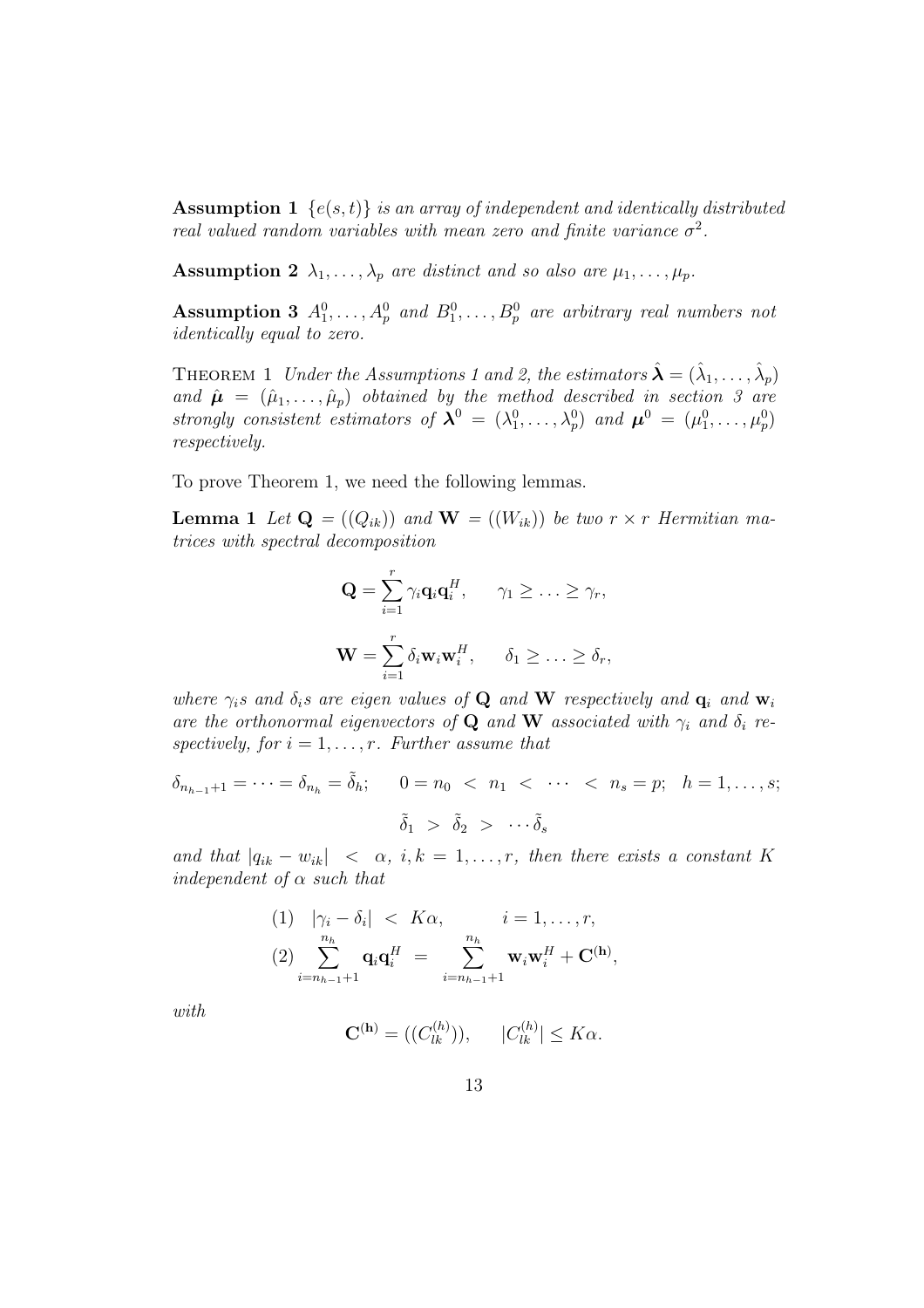Proof of Lemma 1 The proof mainly follows from von Neumann's [26] inequality. For details see Bai, Miao and Rao [2].

**Lemma 2** Let  $g_n(x)$  be a sequence of polynomials of degree l, with roots  $x_1^{(n)}$  $\binom{n}{1}, \ldots, x_l^{(n)}$  $\mathcal{L}_l^{(n)}$  for each n. Let  $g(x)$  be a polynomial of degree l, with roots  $x_1, \ldots, x_l$ . If  $g_n(x) \to g(x)$  as  $n \to \infty$  for all x, then with proper rearrangement the roots of  $g_n(x)$ ,  $x_k^{(n)}$  $k^{(n)}$  converge to the roots of  $g(x)$ , i.e. to  $x_k$ ,  $k=1,\ldots,l.$ 

Proof of Lemma 2 See Bai [1].

Proof of Theorem 1 We note that using form (3)

$$
y(s,t) = \sum_{k=1}^{2p} C_k^0 e^{i(s\gamma_k^0 + t\delta_k^0)} + e(s,t)
$$
  
= 
$$
\sum_{k=1}^{2p} g_{ks}^0 e^{it\delta_k^0} + e(s,t), \quad t = 1, ..., N,
$$

where  $g_{ks}^0 = C_k^0 e^{is\gamma_k^0}$ ,  $k = 1, ..., 2p$  and  $s = 1, ..., M$ . Now consider the  $(u, v)^{th}$  element of the matrix  $\frac{1}{N-L}A_s^H A_s$  for any s. The  $y(s, t)$  and  $e(s, t)$ being real-valued, we have

$$
\begin{split}\n&\left(\left(\frac{1}{N-L}\mathbf{A}_{s}^{\mathbf{H}}\mathbf{A}_{s}\right)\right)_{u,v} \\
&= \frac{1}{N-L}\sum_{w=1}^{N-L+1}\bar{y}(s, u+w)y(s, v+w) \\
&= \frac{1}{N-L}\sum_{w=1}^{N-L+1}\left(\sum_{k=1}^{2p}\bar{g}_{ks}^{0}e^{-i(u+w)\delta_{k}^{0}} + \bar{e}(s, u+w)\right)\left(\sum_{k=1}^{2p}g_{ks}^{0}e^{i(v+w)\delta_{k}^{0}} + e(s, v+w)\right) \\
&= \frac{1}{N-L}\sum_{w=1}^{N-L+1}\left(\sum_{k=1}^{2p}\bar{g}_{ks}^{0}e^{-i(u+w)\delta_{k}^{0}}\right)\left(\sum_{k=1}^{2p}g_{ks}^{0}e^{i(v+w)\delta_{k}^{0}}\right) \\
&+ \frac{1}{N-L}\sum_{w=1}^{N-L+1}\bar{e}(s, u+w)\sum_{k=1}^{2p}g_{ks}^{0}e^{i(v+w)\delta_{k}^{0}} \\
&+ \frac{1}{N-L}\sum_{w=1}^{N-L+1}e(s, v+w)\sum_{k=1}^{2p}\bar{g}_{ks}^{0}e^{-i(u+w)\delta_{k}^{0}} \\
&+ \frac{1}{N-L}\sum_{w=1}^{N-L+1}\bar{e}(s, u+w)e(s, v+w), \\
&= T_{1}(s) + T_{2}(s) + T_{3}(s) + T_{4}(s).\n\end{split}
$$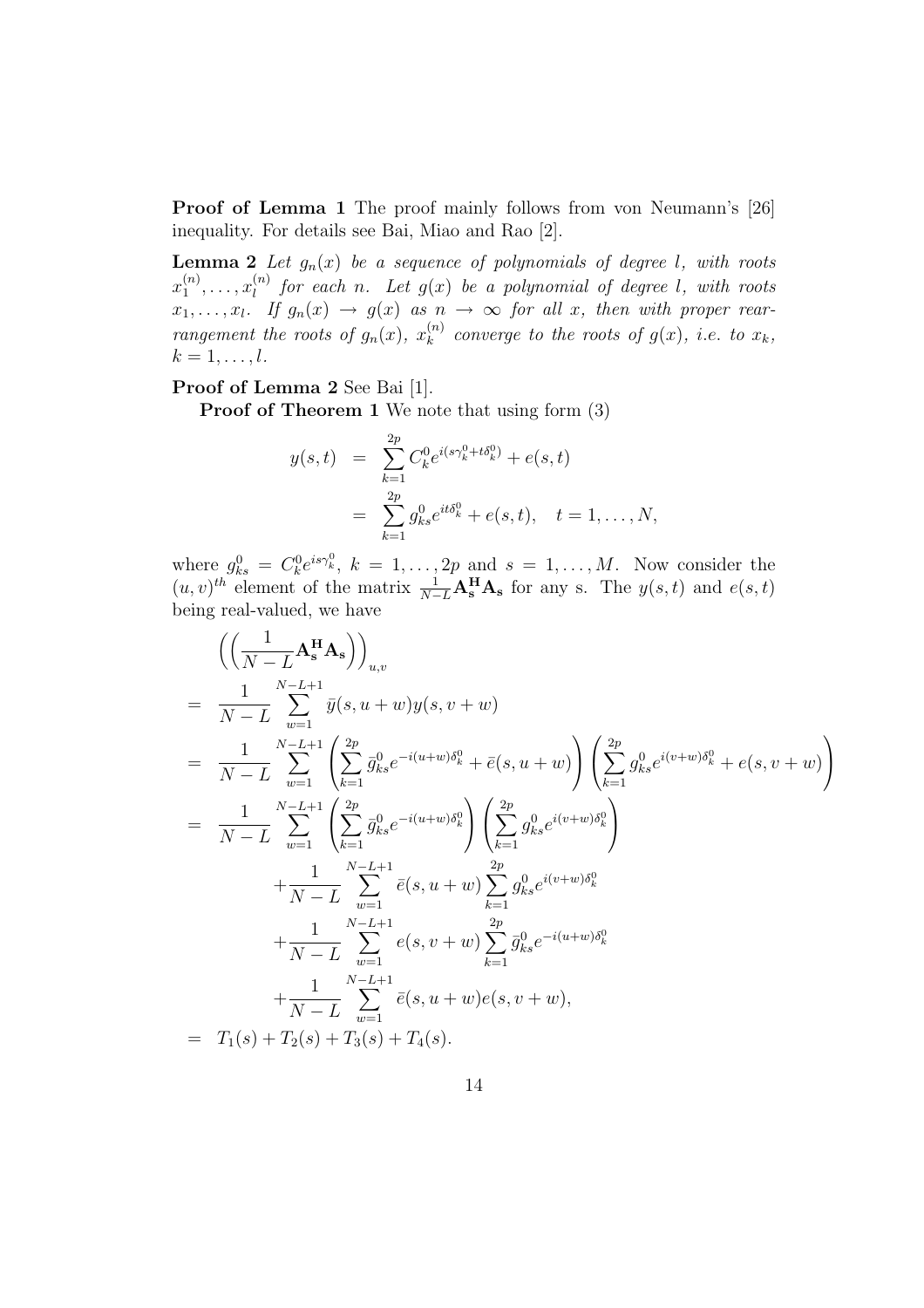Now we observe that

$$
T_1(s) = \frac{1}{N-L} \left\{ \sum_{w=1}^{N-L+1} \left( \sum_{k=1}^{2p} |g_{ks}^0|^2 e^{i\delta_k^0(v-u)} \right) + \sum_{w=1}^{N-L+1} \left( \sum_{k\neq l}^{2p} \bar{g}_{ks}^0 g_{lm}^0 e^{i\delta_l^0(v+w) - i\delta_k^0(u+w)} \right) \right\}
$$
  
= 
$$
\sum_{k=1}^{2p} |g_{ks}^0|^2 e^{i\delta_k^0(v-u)} + O\left(\frac{1}{N-L}\right)
$$
  
(For fixed *L* and large *N*).

Now by the strong law of large numbers (see Chung; 1974, Theorem 5.4.1), we say that

$$
T_2(s) = o(1) = T_3(s),
$$

$$
T_4(s) = \begin{cases} \sigma^2 & \text{if } u = v \\ 0 & \text{if } u \neq v, \end{cases} \qquad s = 1, \dots, M.
$$

Hence

$$
\lim_{N \to \infty} \frac{1}{N - L} \mathbf{A}_{\mathbf{s}}^{\mathbf{H}} \mathbf{A}_{\mathbf{s}} = \sigma^2 \mathbf{I}_{L+1} + \mathbf{\Omega}^{(\mathbf{L})^{\mathbf{H}}} \mathbf{D}_{\mathbf{s}} \mathbf{\Omega}^{(\mathbf{L})} \quad \text{a.s.},
$$

where

$$
\mathbf{\Omega}^{(\mathbf{L})} = \begin{bmatrix} e^{-i\delta_1^0} & \cdots & e^{-i(L+1)\delta_1^0} \\ \vdots & \vdots & \vdots \\ e^{-i\delta_{2p}^0} & \cdots & e^{-i(L+1)\delta_{2p}^0} \end{bmatrix}
$$

and

$$
\mathbf{D_s} = \text{diag}\{|g_{1s}|^2, |g_{2s}|^2, \cdots |g_{2ps}|^2\}.
$$

 $\mathbf{I}_{L+1}$  is the identity matrix of order  $L+1$ . Therefore, averaging over all rows,

$$
\lim_{N \to \infty} \frac{1}{M(N-L)} \sum_{s=1}^{M} \mathbf{A}_s^{\mathbf{H}} \mathbf{A}_s = \sigma^2 \mathbf{I}_{L+1} + \mathbf{\Omega}^{(\mathbf{L})^{\mathbf{H}}} \mathbf{D} \mathbf{\Omega}^{(\mathbf{L})}
$$
  
= **S** (say),

where  $\mathbf{D} = \sum_{s=1}^{M} \mathbf{D}_s$ . Note that due to Assumption 2, the rank of the matrix  $\Omega^{(L)}$  is 2p and due to Assumption 3, the rank of D is also 2p. Let the ordered eigen values of S be

$$
\lambda_{(1)} \geq \lambda_{(2)} \geq \cdots \lambda_{(p)} > \lambda_{(p+1)} = \cdots \lambda_{(L+1)} = \sigma^2
$$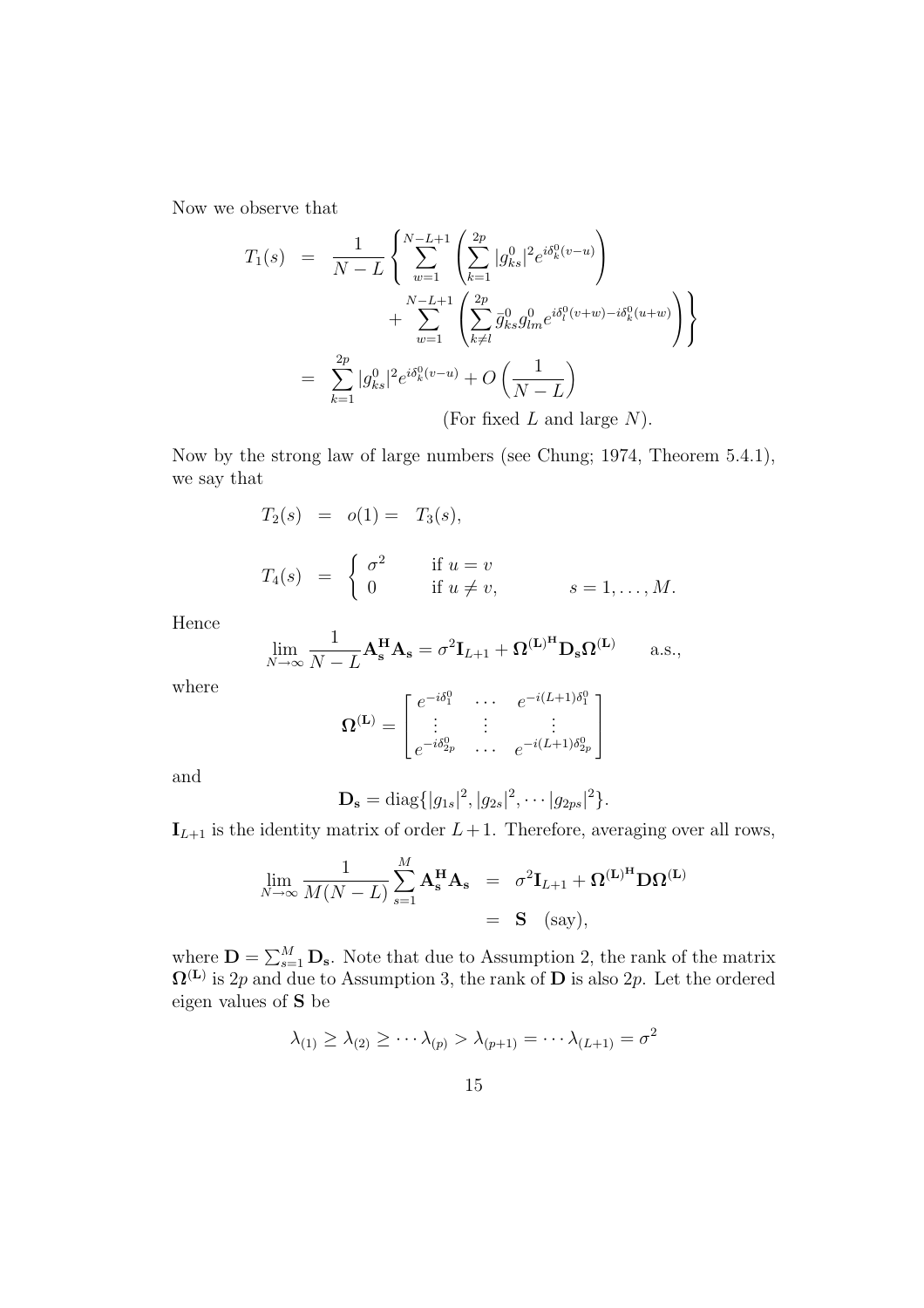and suppose the singular value decomposition of S is

$$
\mathbf{S} = \sum_{k=1}^{L+1} \lambda_{(k)}^2 \mathbf{s_k} \mathbf{s_k^H}.
$$

Here  $\mathbf{s_k}$  is the orthonormal eigen vector corresponding to the eigen value  $\lambda_{(k)}$ . Therefore using Lemma 1, we have

$$
\sum_{k=2p+1}^{L+1}\hat{\mathbf{u}}_{\mathbf{k}}\hat{\mathbf{u}}_{\mathbf{k}}^{\mathbf{H}}\longrightarrow\sum_{k=2p+1}^{L+1}\mathbf{s}_{\mathbf{k}}\mathbf{s}_{\mathbf{k}}^{\mathbf{H}}
$$

*i.e.* the vector space generated by  $(\hat{\mathbf{u}}_{2p+1}, \ldots, \hat{\mathbf{u}}_{L+1})$  converges to the vector space generated by  $(s_{2p+1},...,s_{L+1})$ . Now similarly as Kundu and Mitra (1995), it can be shown that the vector space generated by  $(\hat{\mathbf{u}}_{2p+1}, \ldots, \hat{\mathbf{u}}_{L+1})$ has a unique basis of the form

$$
\begin{bmatrix}\n\hat{a}_{1,1} & 0 & \cdots & 0 \\
\vdots & \hat{a}_{2,1} & \cdots & \vdots \\
\hat{a}_{1,2p+1} & \vdots & \cdots & \hat{a}_{L-2p+1,1} \\
0 & \hat{a}_{2,2p+1} & \cdots & \vdots \\
\vdots & 0 & \cdots & \vdots \\
0 & 0 & \cdots & \hat{a}_{L-2p+1,2p+1}\n\end{bmatrix}
$$

,

with  $\hat{a}_{k,1} > 0$  and  $||\hat{a}_k|| = 1$ , where  $\hat{a}_k = (\hat{a}_{k,1}, \dots, \hat{a}_{k,2p+1})$  for  $k = 1, \dots, L-1$  $2p+1$ . Similarly the vector space generated by  $(\mathbf{s}_{2p+1}, \ldots, \mathbf{s}_{L+1})$  has a unique basis of the form

$$
\begin{bmatrix} a_1 & 0 & \cdots & 0 \\ \vdots & a_1 & \cdots & \vdots \\ a_{2p+1} & \vdots & \cdots & a_1 \\ 0 & a_{2p+1} & \cdots & \vdots \\ \vdots & 0 & \cdots & \vdots \\ 0 & 0 & \cdots & a_{2p+1} \end{bmatrix},
$$

with  $a_1 > 0$  and  $||a_k|| = 1$ ,  $a_k = (a_1, \ldots, a_{2p+1})$ . This implies that

 $\hat{\mathbf{a}}_k \rightarrow \mathbf{a}$  a.s.,  $k = 1, \ldots, L - p + 1$ .

Therefore, using Lemma 2, we can conclude that the roots obtained from the polynomial equation (7) with  $\hat{\mathbf{a}}_k$ , are consistent estimators of  $\delta_1^0, \ldots, \delta_{2p}^0$  for  $k = 1, \ldots, L - 2p + 1.$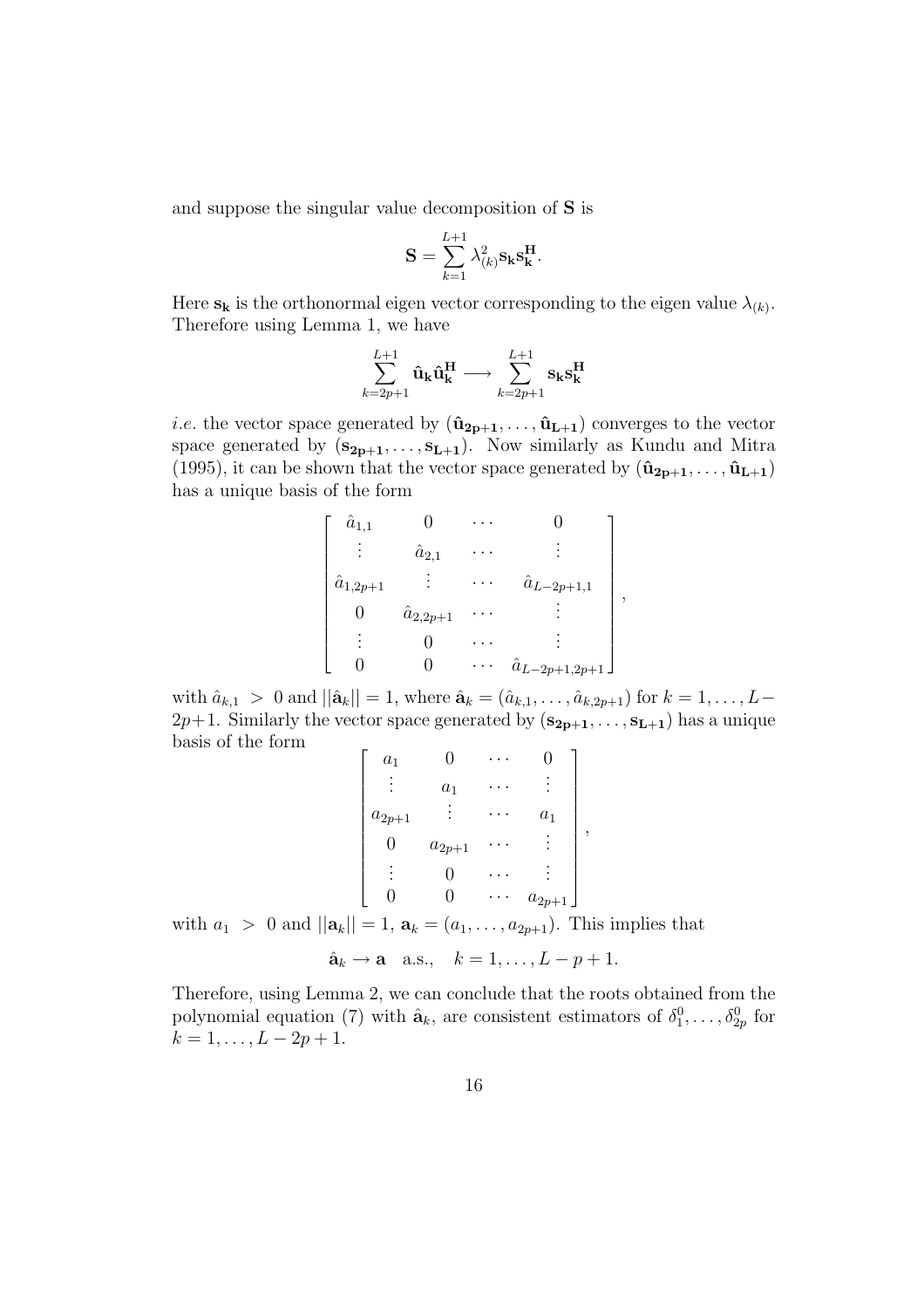To prove the strong consistency of  $\hat{\gamma}_1, \ldots, \hat{\gamma}_{2p}$ , consider the  $t^{th}$  column in place of  $s^{th}$  row. Then using the same technique as above, it can be shown that  $\hat{\gamma}_1, \ldots, \hat{\gamma}_{2p}$  are strongly consistent estimators of  $\gamma_1^0, \ldots, \gamma_{2p}^0$ .

# 6 Numerical Experiments

In section 3, we have developed a method to estimate the frequencies of the 2-D sinusoidal models. The large sample properties of the estimators are examined in the previous section. In this section, we study the small sample properties of the estimators using simulated data. All the computations are performed at the Indian Institute of Technology Kanpur on Sun Workstation using the random number generator of Press  $et al.$  [27]. NAG subroutines are used for eigen decomposition and to obtain the roots of different polynomial equations. The numerical experiments have been conducted for different values of  $\sigma^2$ , the error variance.

We consider the following model with two components for the simulation study:

$$
y(m,n) = A_1^0 \cos(m\lambda_1^0 + n\mu_1^0) + B_1^0 \sin(m\lambda_1^0 + n\mu_1^0) + A_2^0 \cos(m\lambda_2^0 + n\mu_2^0) + B_2^0 \sin(m\lambda_2^0 + n\mu_2^0) + e(m,n),
$$
 (21)  

$$
m = 1, ..., 30; \quad n = 1, ..., 30;
$$

with

$$
A_1^0 = 4.0, B_1^0 = 5.0, \lambda_1^0 = 2.0, \mu_1^0 = 1.0,
$$
  

$$
A_2^0 = 3.5, B_2^0 = 5.5, \lambda_2^0 = 2.5, \mu_2^0 = 1.5.
$$

The error random variables  $e(m, n)$ s are *i.i.d.* normal random variables with mean zero and variance  $\sigma^2$ . We consider  $\sigma = 0.01, 0.03, 0.05, 0.1, 0.3, 0.5, 1.0$ and 2.0. For each  $\sigma$  we generate 1000 different data sets using different sequences of  $e(m, n)$  and the frequencies are estimated using the method described in section 3. We obtain the average estimates and the mean squared errors over one thousand replications. We have also calculated the ALSEs and the LSEs for the frequencies of model (21) maximizing locally the 2-D periodogram function and minimizing the residual sum of squares respectively. The mean squared errors (MSEs) of the LSEs and the ALSEs and the asymptotic variances (ASYVs) of the LSEs are also reported for comparison purposes. The asymptotic variances (ASYV) are obtained using the distribution obtained for model (1) in Kundu and Gupta [14]. All these results are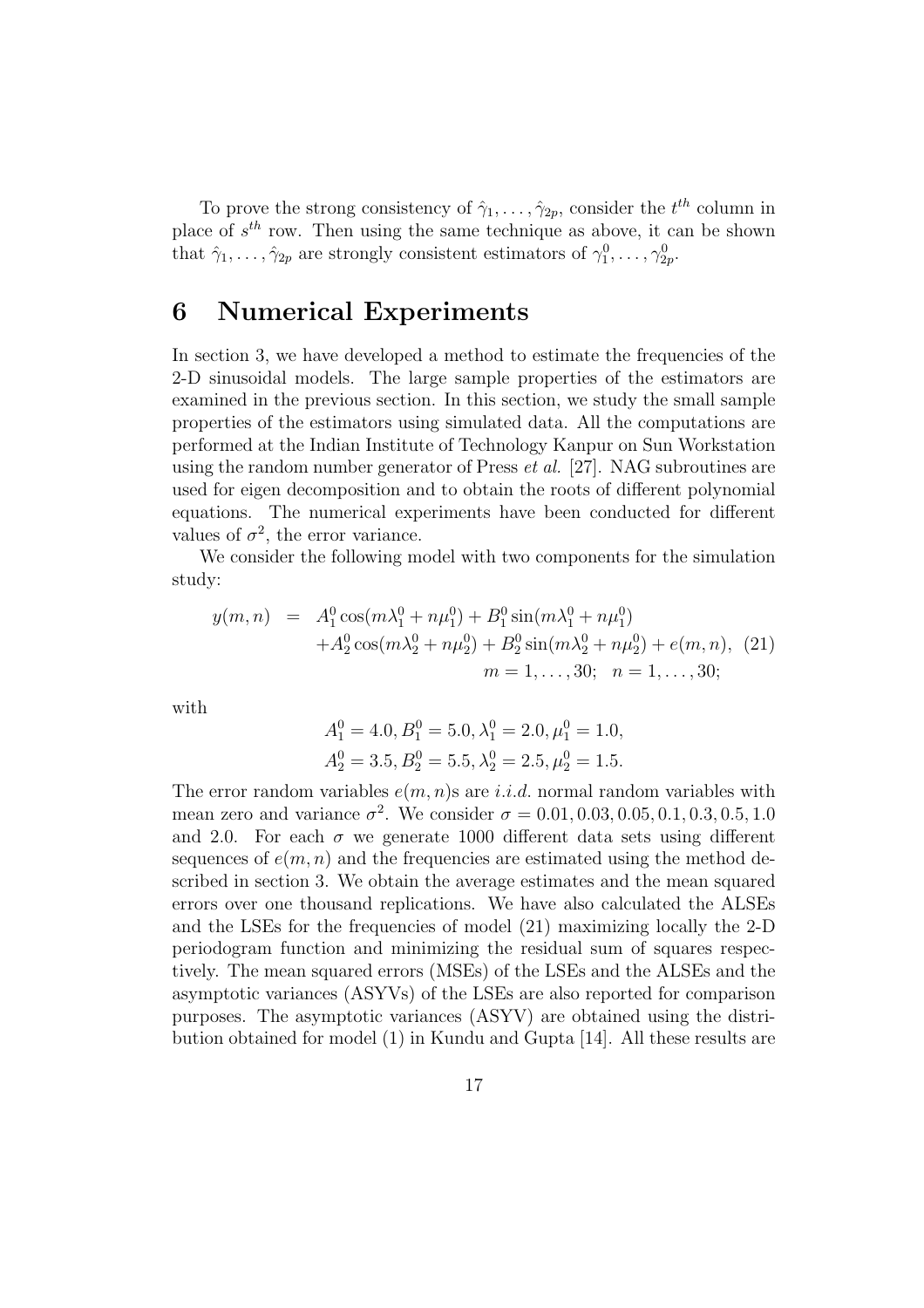reported in Table 1. For different  $\sigma$ , we have reported the ALSEs, the NSD estimators, the LSEs and the ASYVs in the columns. The mean squared errors of the corresponding estimators are given in the brackets in the next row. As model (21) has two components we have used Algorithm 2 described in section 4.2 to obtain the final estimates of the frequencies.

From the results of simulation of model (21), it is observed that the proposed 2-D NSD method works quite well for different values of  $\sigma^2$ , the error variance. For small values of  $\sigma$ , the NSD estimators work better than the ALSEs and for large  $\sigma$  both the ALSEs and the NSD estimators perform almost identically. In case of one dimensional model the performances of the NSD estimators depends on L, the extended order. But it has been observed in simulation study that the performances of the 2-D NSD estimators do not depend much on the choice of L. It works better for small values of L  $(\leq M/3 \text{ or } \leq N/3)$ . For all L, less than equal to 10, the NSD estimators work almost in a similar way in terms of MSEs. As L increases, its performances deteriorate. Also the computational cost is very high if  $L$  is large as compared to small L. Though the ALSEs are computed as the local maxima of the 2-D periodogram function, the computational cost is still very high as compared to the NSD estimators. For L less than 20 *i.e.*  $2M/3$ , the ALSEs are more computationally expensive than the NSD estimators.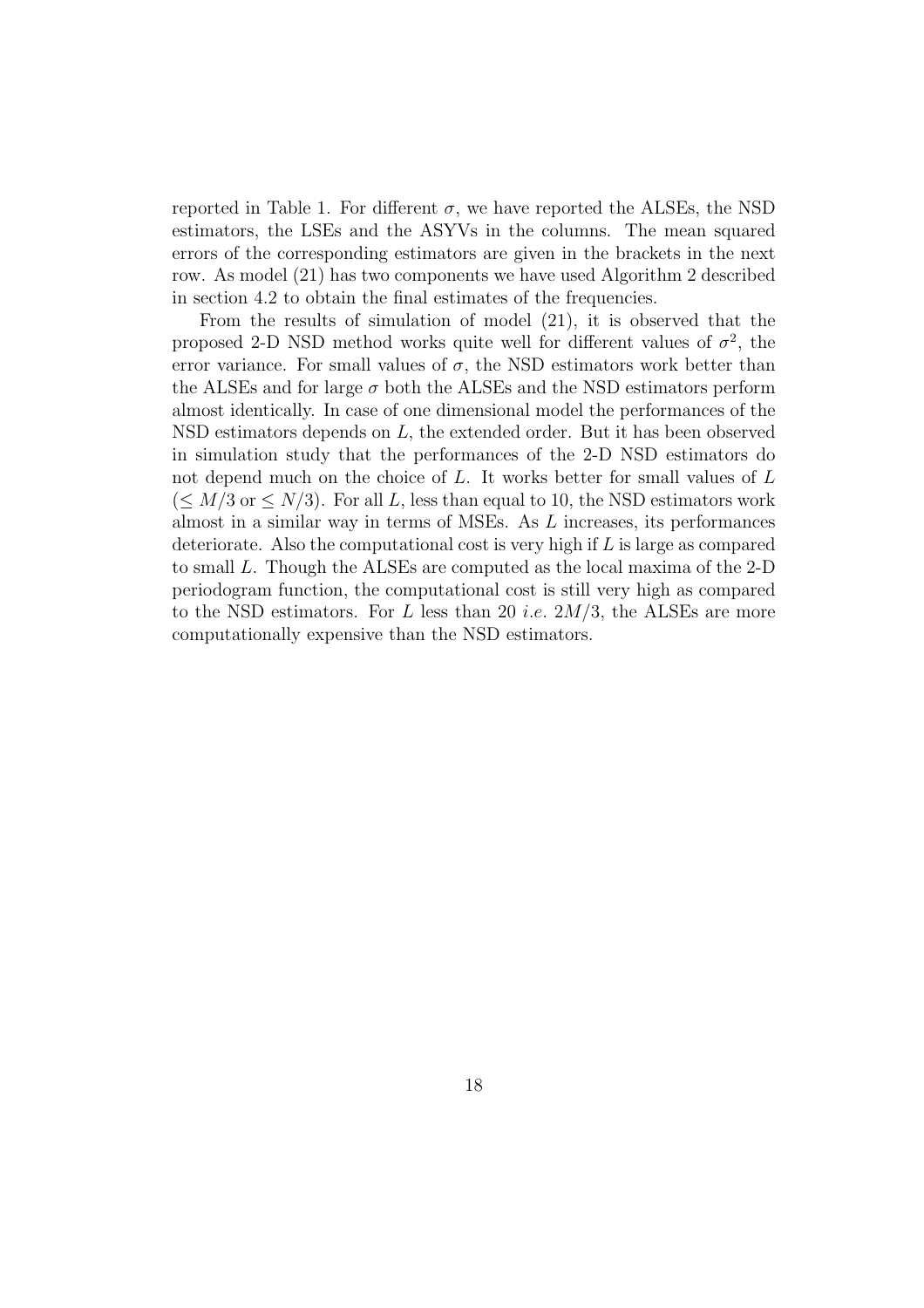| $\sigma$ | Para-       | <b>ALSE</b>     | NSD estimator   | <b>LSE</b>      | <b>ASYV</b>   |
|----------|-------------|-----------------|-----------------|-----------------|---------------|
|          | meter       |                 |                 |                 |               |
|          | $\lambda_1$ | 1.99699         | 2.00001         | 1.99999         |               |
|          |             | $(9.08479e-06)$ | $(3.54279e-09)$ | $(5.39972e-11)$ | 7.2267387e-11 |
|          | $\mu_1$     | 1.00029         | 1.00000         | 0.999994        |               |
| .01      |             | $(8.61867e-08)$ | $(1.61219e-09)$ | $(5.52318e-11)$ | 7.2267387e-11 |
|          | $\lambda_2$ | 2.49917         | 2.50001         | 2.50002         |               |
|          |             | $(6.75802e-07)$ | $(2.63496e-09)$ | $(2.40655e-11)$ | 6.9716774e-11 |
|          | $\mu_2$     | 1.49932         | 1.50000         | 1.50001         |               |
|          |             | $(4.57080e-07)$ | $(8.79792e-10)$ | $(2.45539e-11)$ | 6.9716774e-11 |
|          | $\lambda_1$ | 1.99698         | 2.00001         | 1.99999         |               |
|          |             | $(9.12686e-06)$ | $(3.13326e-08)$ | $(4.87039e-10)$ | 6.5040645e-10 |
|          | $\mu_1$     | 1.00029         | 1.00000         | 0.999999        |               |
| .03      |             | $(8.61407e-08)$ | $(1.48746e-08)$ | $(4.84410e-10)$ | 6.5040645e-10 |
|          | $\lambda_2$ | 2.49917         | 2.50001         | 2.50001         |               |
|          |             | $(6.75478e-07)$ | $(2.26150e-08)$ | $(2.33181e-10)$ | 6.2745098e-10 |
|          | $\mu_2$     | 1.49932         | 1.50000         | 1.50000         |               |
|          |             | $(4.57967e-07)$ | $(7.75861e-09)$ | $(2.28176e-10)$ | 6.2745098e-10 |
|          | $\lambda_1$ | 1.99698         | 2.00002         | 2.00000         |               |
|          |             | $(9.14752e-06)$ | $(8.77772e-08)$ | $(1.40601e-09)$ | 1.8066845e-09 |
|          | $\mu_1$     | 1.00029         | 1.00000         | 1.00000         |               |
| .05      |             | $(8.68718e-08)$ | $(4.05905e-08)$ | $(1.41209e-09)$ | 1.8066845e-09 |
|          | $\lambda_2$ | 2.49918         | 2.50001         | 2.50001         |               |
|          |             | $(6.75214e-07)$ | $(5.56449e-08)$ | $(6.58749e-10)$ | 1.7429194e-09 |
|          | $\mu_2$     | 1.49933         | 1.50000         | 1.50000         |               |
|          |             | $(4.54628e-07)$ | $(2.21050e-08)$ | $(6.51090e-10)$ | 1.7429194e-09 |
|          | $\lambda_1$ | 1.99697         | 2.00002         | 2.00000         |               |
|          |             | $(9.19954e-06)$ | $(3.31397e-07)$ | $(5.46929e-09)$ | 7.2267388e-09 |
|          | $\mu_1$     | 1.00029         | 1.00000         | 0.999999        |               |
| 0.1      |             | $(9.84439e-08)$ | $(1.59495e-07)$ | $(5.61064e-09)$ | 7.2267388e-09 |
|          | $\lambda_2$ | 2.49918         | 2.50001         | 2.50001         |               |
|          |             | $(6.83887e-07)$ | $(2.26631e-07)$ | $(2.43253e-09)$ | 6.9716783e-09 |
|          | $\mu_2$     | 1.49932         | 1.50000         | 1.50000         |               |
|          |             | $(4.64469e-07)$ | $(9.38960e-08)$ | $(2.43484e-09)$ | 6.9716783e-09 |
|          |             |                 | 19              |                 |               |

Table 1: The ALSEs, the NSD estimators, the LSEs, the corresponding MSEs and the asymptotic variances of the different parameters of the 2-D sinusoidal model.

(continued...)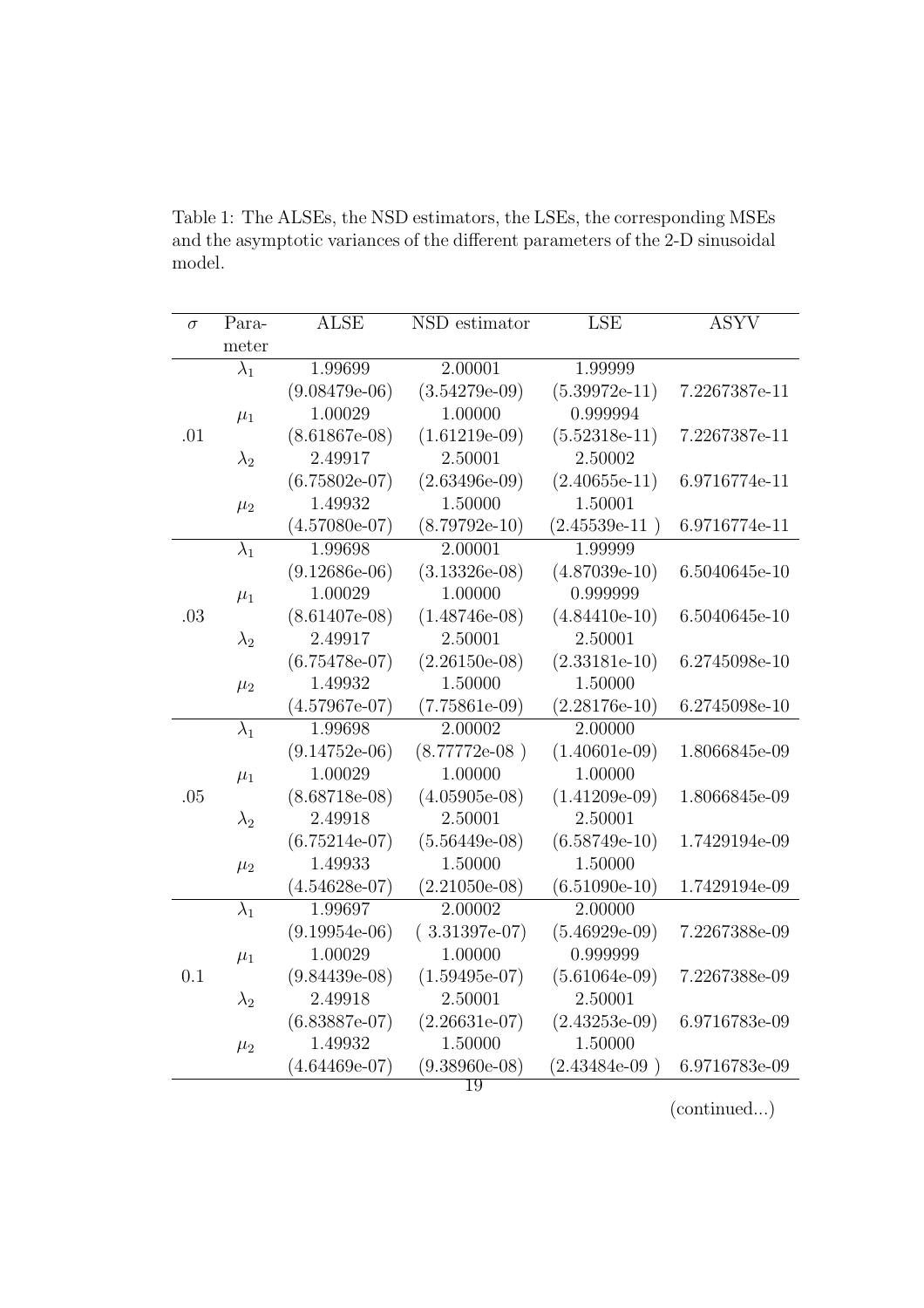| $\sigma$ | Para-       | <b>ALSE</b>     | NSD estimator    | LSE             | <b>ASYV</b>   |
|----------|-------------|-----------------|------------------|-----------------|---------------|
|          | meter       |                 |                  |                 |               |
|          | $\lambda_1$ | 1.99696         | 1.99999          | 2.00000         |               |
|          |             | $(9.38446e-06)$ | $(3.16364e-06)$  | $(4.90887e-08)$ | 6.5040652e-08 |
| .3       | $\mu_1$     | 1.00029         | 0.99999          | 0.999999        |               |
|          |             | $(2.11111e-07)$ | $(1.48538e-06)$  | $(4.81352e-08)$ | 6.5040652e-08 |
|          | $\lambda_2$ | 2.49918         | 2.50000          | 2.50001         |               |
|          |             | $(7.34819e-07)$ | $(2.25009e-06)$  | $(2.35643e-08)$ | 6.2745102e-08 |
|          | $\mu_2$     | 1.49932         | 1.49998          | 1.49999         |               |
|          |             | $(5.08247e-07)$ | $(7.75322e-07)$  | $(2.29973e-08)$ | 6.2745102e-08 |
| 0.5      | $\lambda_1$ | 1.99696         | 2.00000          | 1.99998         |               |
|          |             | $(9.68857e-06)$ | $(9.18530e-06)$  | $(1.41363e-07)$ | 1.8066847e-07 |
|          | $\mu_1$     | 1.00029         | 1.00000          | 1.00002         |               |
|          |             | $(4.36193e-07)$ | $(4.08143e-06)$  | $(1.41096e-07)$ | 1.8066847e-07 |
|          | $\lambda_2$ | 2.49918         | 2.50001          | 2.50000         |               |
|          |             | $(8.28642e-07)$ | $(5.46881e -06)$ | $(6.58413e-08)$ | 1.7429194e-07 |
|          | $\mu_2$     | 1.49932         | 1.50003          | 1.50000         |               |
|          |             | $(6.02746e-07)$ | $(2.19510e-06)$  | $(6.57252e-08)$ | 1.7429194e-07 |
| 1.0      | $\lambda_1$ | 1.99694         | 1.99969          | 1.99999         |               |
|          |             | $(1.11344e-05)$ | $(3.84807e-05)$  | $(5.33798e-07)$ | 7.2267403e-07 |
|          | $\mu_1$     | 1.00030         | 0.99991          | 1.00001         |               |
|          |             | $(1.49700e-06)$ | $(1.78891e-05)$  | $(5.34425e-07)$ | 7.2267403e-07 |
|          | $\lambda_2$ | 2.49918         | 2.50009          | 2.49999         |               |
|          |             | $(1.28682e-06)$ | $(2.20381e-05)$  | $(2.81330e-07)$ | 6.9716793e-07 |
|          | $\mu_2$     | 1.49931         | 1.49990          | 1.50000         |               |
|          |             | $(1.02375e-06)$ | $(8.93373e-06)$  | $(2.82741e-07)$ | 6.9716793e-07 |
|          | $\lambda_1$ | 1.99690         | 1.99979          | 1.99993         |               |
|          |             | $(1.66416e-05)$ | $(1.64697e-04)$  | $(2.14585e-06)$ | 2.8906954e-06 |
|          | $\mu_1$     | 1.00033         | 0.99981          | 1.00005         |               |
| 2.0      |             | $(5.70992e-06)$ | $(7.68182e-05)$  | $(2.15722e-06)$ | 2.8906954e-06 |
|          | $\lambda_2$ | 2.49917         | 2.49967          | 2.50001         |               |
|          |             | $(3.10050e-06)$ | $(9.20901e-05)$  | $(1.04708e-06)$ | 2.7886711e-06 |
|          | $\mu_2$     | 1.49928         | 1.50013          | 1.49998         |               |
|          |             | $(2.68293e-06)$ | $(4.02589e-05)$  | $(1.03805E-06)$ | 2.7886711E-06 |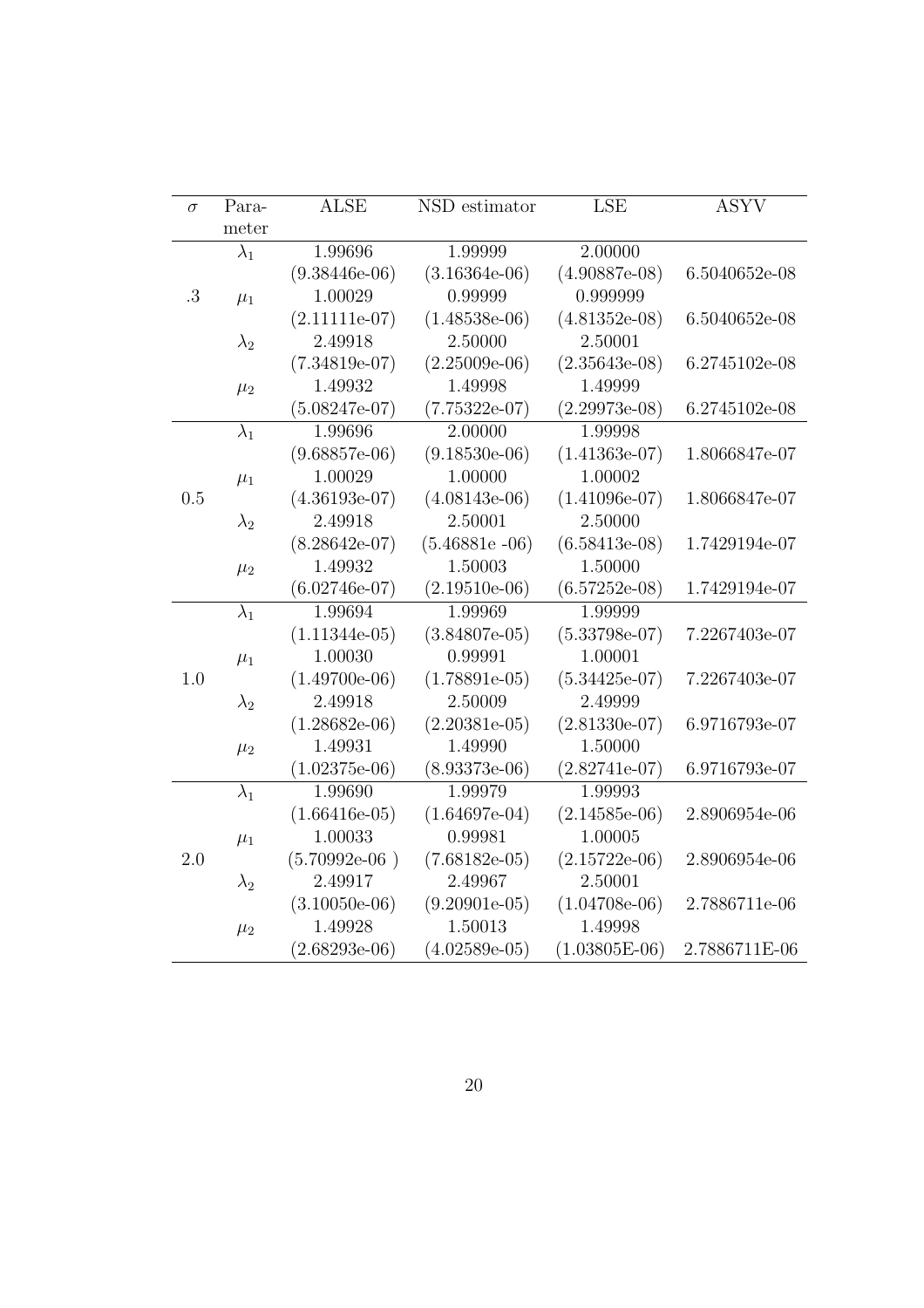## 7 Data Analysis

In this section we present the analysis of two data sets for illustrative purposes. (i) Synthesized Gray-scale texture, (ii) An real symmetric gray-scale texture.

#### 7.1 A Synthesized Gray-scale Texture

Now we analyze a symmetric gray-scale texture generated from the following model for  $m = 1, \dots, 100, n = 1, \dots, 100$ ,

$$
y(m, n) = 5.0 \cos(1.5m + 1.0n) + 5.0 \sin(1.5m + 1.0n)
$$
  
+2.0 \cos(1.4m + 0.9n) + 2.0 \sin(1.4m + 0.9n) + e(m, n)(22)

Here  $e(m, n)$ 's are i.i.d. Gaussian random variables with mean 0 and variance 20. The noisy symmetric texture is plotted in Figure 3, and the original texture without the error component is plotted in Figure 1. The problem is to extract the original texture plotted in Figure 1 from the noisy texture plotted in Figure 3. Note that here the two frequency sets  $viz, (1.5, 1.0)$ and (1.4, 0.9) are very close to each other. When we plot the periodogram of the above data, see Figure 5, we observe a single peak. This obscures the fact that there are actually two frequency components, and thus makes it difficult to provide correct initial guesses of the frequencies. We use the 2-D NSD method with  $L = 10$ , and find the following estimates;

$$
\hat{A}_1 = 4.7217
$$
,  $\hat{B}_1 = 4.8916$ ,  $\lambda_1 = 1.5110$ ,  $\hat{\mu}_1 = 1.0112$ ,  
\n $\hat{A}_2 = 2.0561$ ,  $\hat{B}_2 = 1.9125$ ,  $\hat{\lambda}_2 = 1.3887$ ,  $\hat{\mu}_2 = 0.9005$ .

We have plotted the estimated symmetric texture in Figure 4. It is clear that the method works quite well.

#### 7.2 An Original Synthesized Gray-Scale Texture

We want to use model (1) to analyze the symmetric gray-scale texture Figure 2. To get an idea about the number of components, we have plotted the 2-D periodogram function of the observed texture in Figure 6. From the 2-D periodogram function, we note that there are many adjacent peaks, and it is not possible to guess the correct number of components from the periodogram. Here the number of components is chosen by minimizing the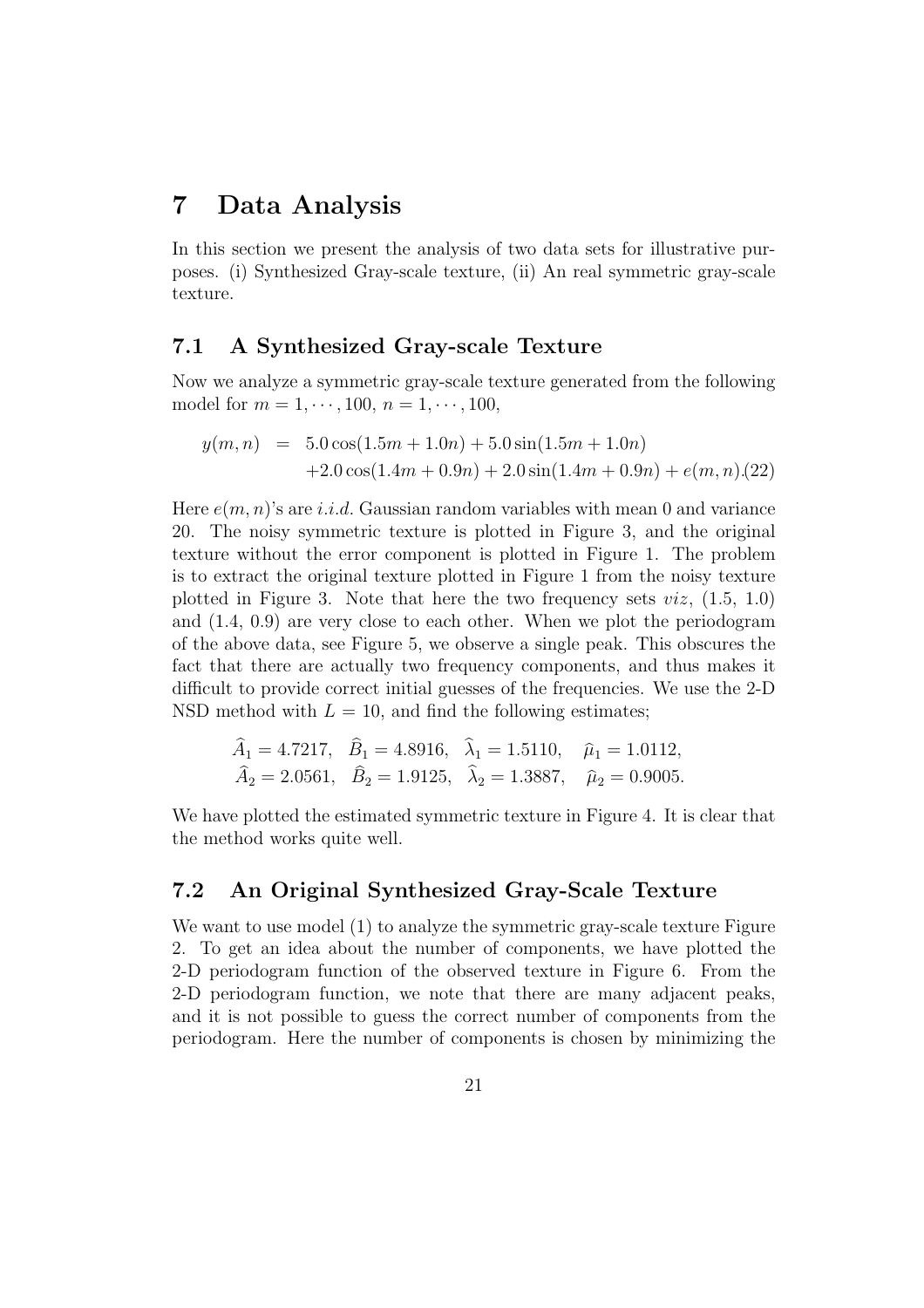

Figure 3: The image plot of the noisy model (22).



Figure 4: The image plot of the estimated texture of Figure 1.



Figure 5: Periodogram of the synthesized texture.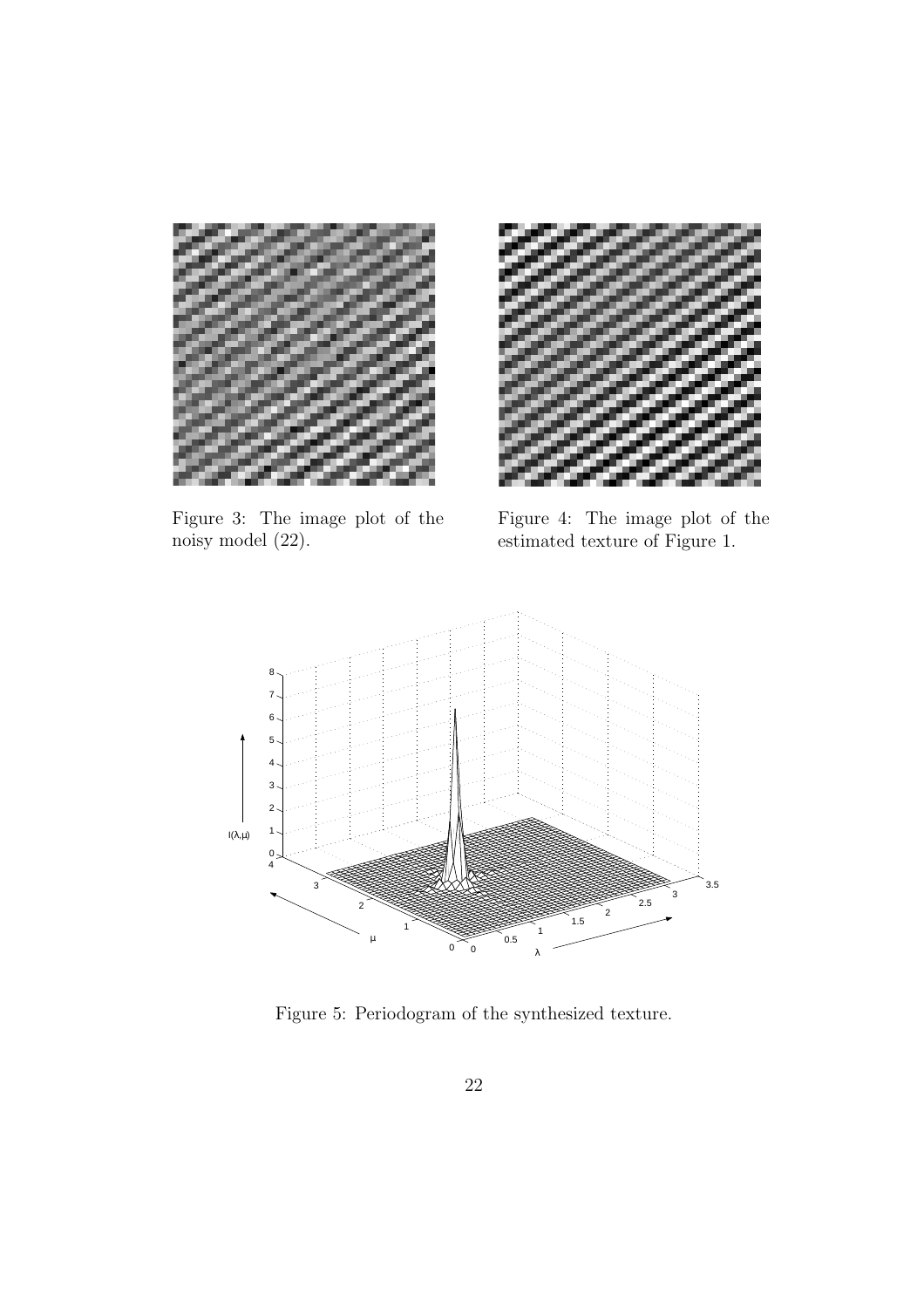

Figure 6: Periodogram of the symmetric gray-scale of Figure 2.

Bayesian Information Criterion (BIC), as it has been suggested in Nandi, Prasad and Kundu [23]. Plot of BIC values for different model order k is provided in Figure 7. In this case the estimate of  $q$  is 7. We have used  $L = 15$ , when the model order is less than 10, and  $L = 20$ , when the model order is greater than 10. We have provided the plot of the estimated texture in Figure 8. To test the randomness of the noise patterns, we have used Hopkins' test (see for example Zeng and Dubes [35]) with the number of sampling origins as 20, similarly as in Nandi, Prasad and Kundu [23]. The value of the Hopkins' statistic is  $0.5231$ . Since the p value is greater than 0.25, we cannot reject the null hypothesis that the noise pattern is random. From the Figure 8, it is clear that the 2-D sinusoidal model provides a good fit to the symmetric gray-scale texture data, and moreover the proposed 2-D NSD method is also working quite well.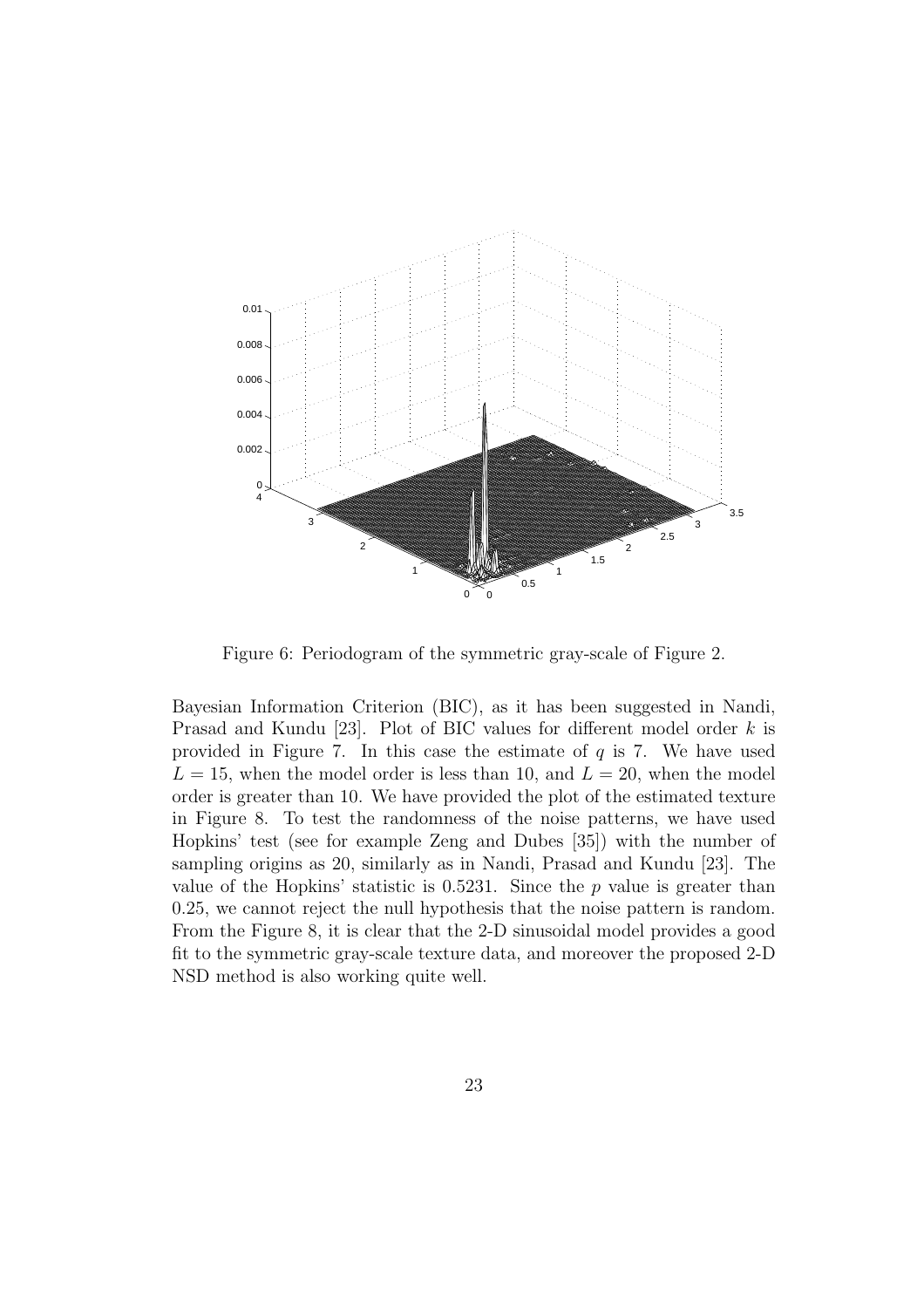

Figure 7: Plot of BIC for different values of model order.



Figure 8: The estimated gray-scale texture.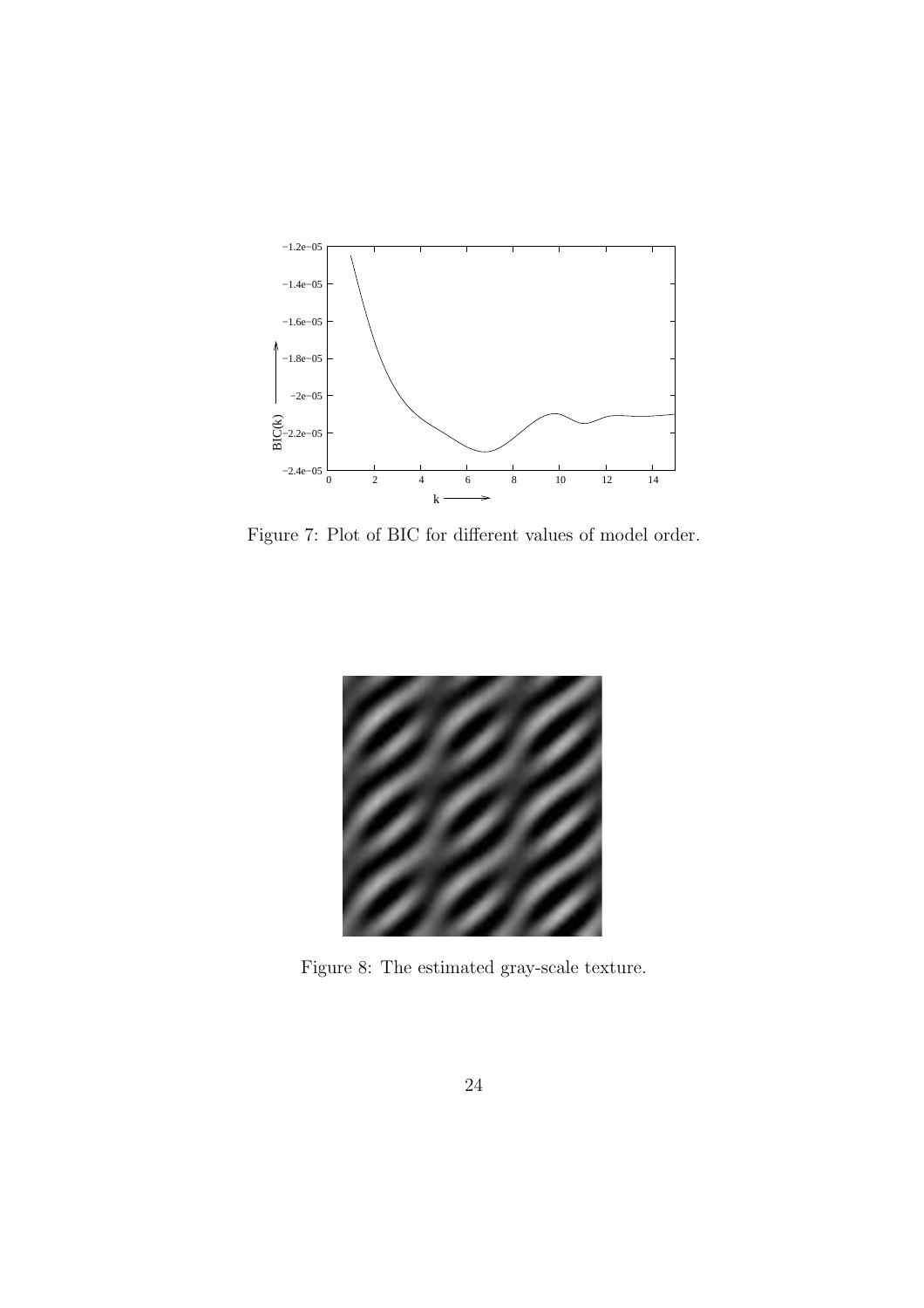# 8 Conclusions

In this paper, we have considered the estimation of the frequencies of the the 2-D sinusoidal model under the assumption of  $i.i.d.$  errors. Though the LSE is the most reasonable estimator, it is well known that obtaining the LSEs even in 1-D, is a difficult problem. We have developed a consistent non-iterative procedure to estimate the unknown parameters of the 2-D sinusoidal model (1) which is an extension of the 1-D NSD method. We have proposed two pairing algorithms to estimate the final set of frequencies. It has been observed that the proposed method provides consistent estimators. Numerical results indicate that the 2-D NSD estimators can be used as the starting values to obtain the LSEs for the sinusoidal model (1) in most of the cases. Also for the 2-D sinusoidal model the proposed estimators work better than the ALSEs. Recently, Prasad and Kundu [24] used three dimensional superimposed sinusoidal model to analyze colored textures. It seems the proposed 2-D NSD method can be extended to three dimension also. Work is in progress, it will be reported later.

In this paper we have considered model  $(1)$  when the errors are *i.i.d.* random variables. The natural question is whether the method is going to work when the errors are from a stationary sequences. In this case, it is immediate that for fixed M and N, if  $\sigma^2$  goes to zero, the 2-D NSD estimates are strongly consistent. But for fixed  $\sigma^2$ , as M and N approach  $\infty$ , we could not establish the strong consistency of the proposed estimators in this case. Further work is needed in that direction.

## Acknowledgements

The authors would like to thank two unknown referees and the associated editor for their valuable comments. Part of the work of the second author has been supported by a grant from the Department of Science and Technology, Government of India.

# References

[1] Bai, Z.D., (1986), "A note on the asymptotic joint distribution of the eigen values of a non-central multivariate F matrix", Jour. Math. Research and Exposition, vol. 15, 113-118.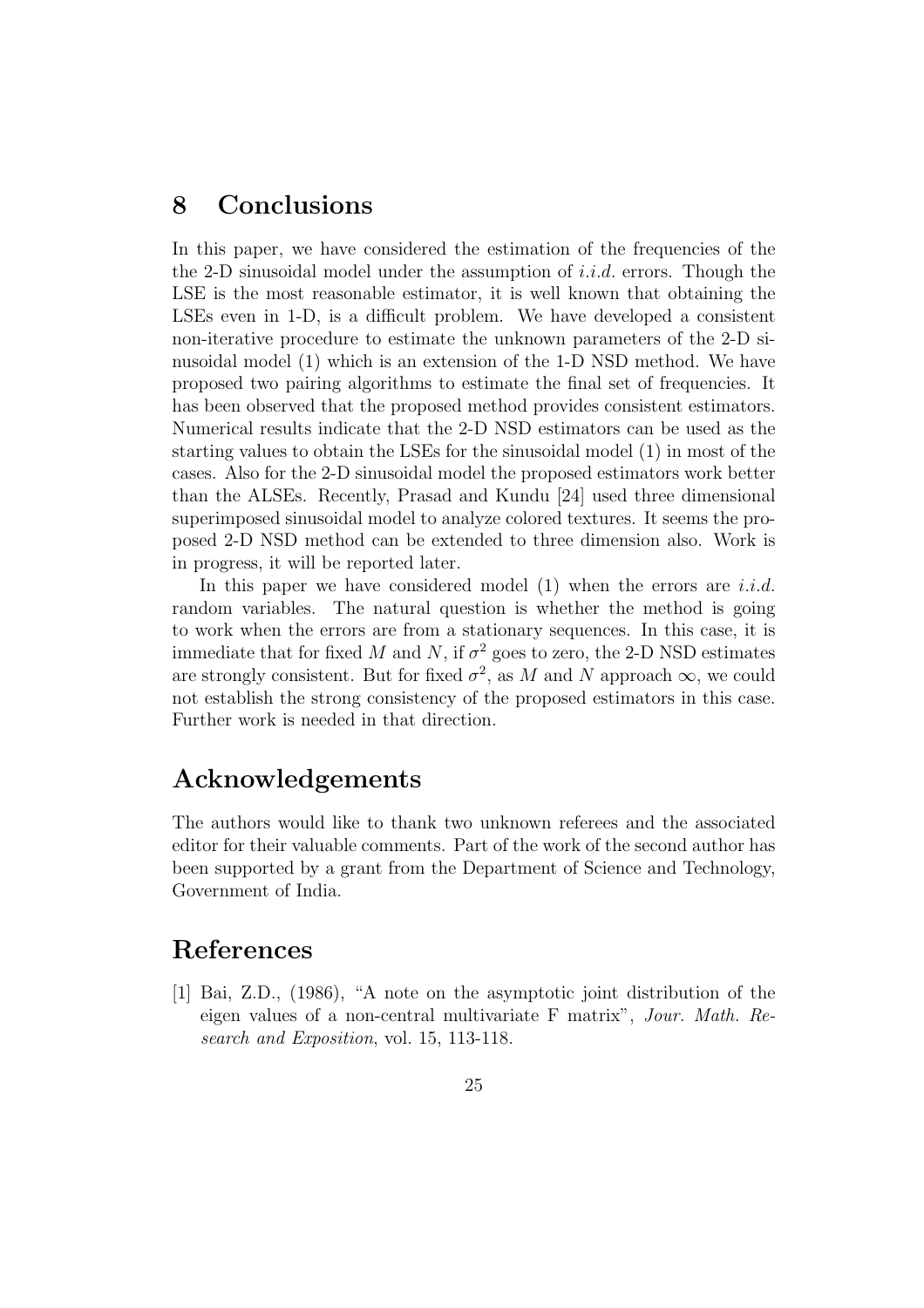- [2] Bai, Z.D., Miao, B.Q. and Rao C.R. (1990), "Estimation of direction of arrival of signals: asymptotic results", Advances in Spectrum Analysis and Array Processing, Ed. S. Haykins, Prentice-Hall, NJ, Vol. II, 327-347.
- [3] Bansal, N.K., Hamedani, G.G. and Zhang, H. (1999), "Non-linear regression with multidimensional indices", Stat. Prob. Lett., vol. 45, 175-186.
- [4] Barbieri, M.M. and Barone, P. (1992), "A two dimensional Prony's method for spectral estimation", IEEE Transactions on Signal Processing, vol. 40, 2747 - 2756.
- [5] Barrodale, I. and Oleski, D.D. (1981), "Exponential Approximation using Prony's method", The Numerical Solution of Non-linear Problems, Eds. Baker, C.T.H. and Phillips, C., 258-269.
- [6] Cabrera S. D. and Bose, N.K. (1993), "Prony's method for two dimensional complex exponentials modeling", in: S. G. Tzafestas (ed.), *Applied* Control, Chapter 15, Dekker, New York, 401411.
- [7] Chun J. and N. K. Bose (1995), "Parameter estimation via signal selectivity of signal subspaces (PESS) and its applications to 2-D wave number estimation", Digital Signal Processing, vol. 5, 58-76.
- [8] Francos, J.M., Meiri, A.Z. and Porat, B. (1993), "A united texture model based on 2-D Wald type decomposition", IEEE Transactions on Signal Processing, vol. 41, 2665 - 2678.
- [9] Fuller, W. (1976), Introduction to statistical time series, John Wiley and Sons, New York.
- [10] Hua Y. (1992), "Estimating two dimensional frequencies by matrix enhancement and matrix pencil", IEEE Transaction on Signal Processing, vol. 40, 2267-2280.
- [11] Jennrich, R.I. (1969), "Asymptotic properties of the non linear least squares estimators", Annals of Mathematical Statistics, vol. 40, 633-643.
- [12] Kay, S.M. (1988), Modern Spectral Estimation: Theory and Applications, Prentice Hall, New Jersy.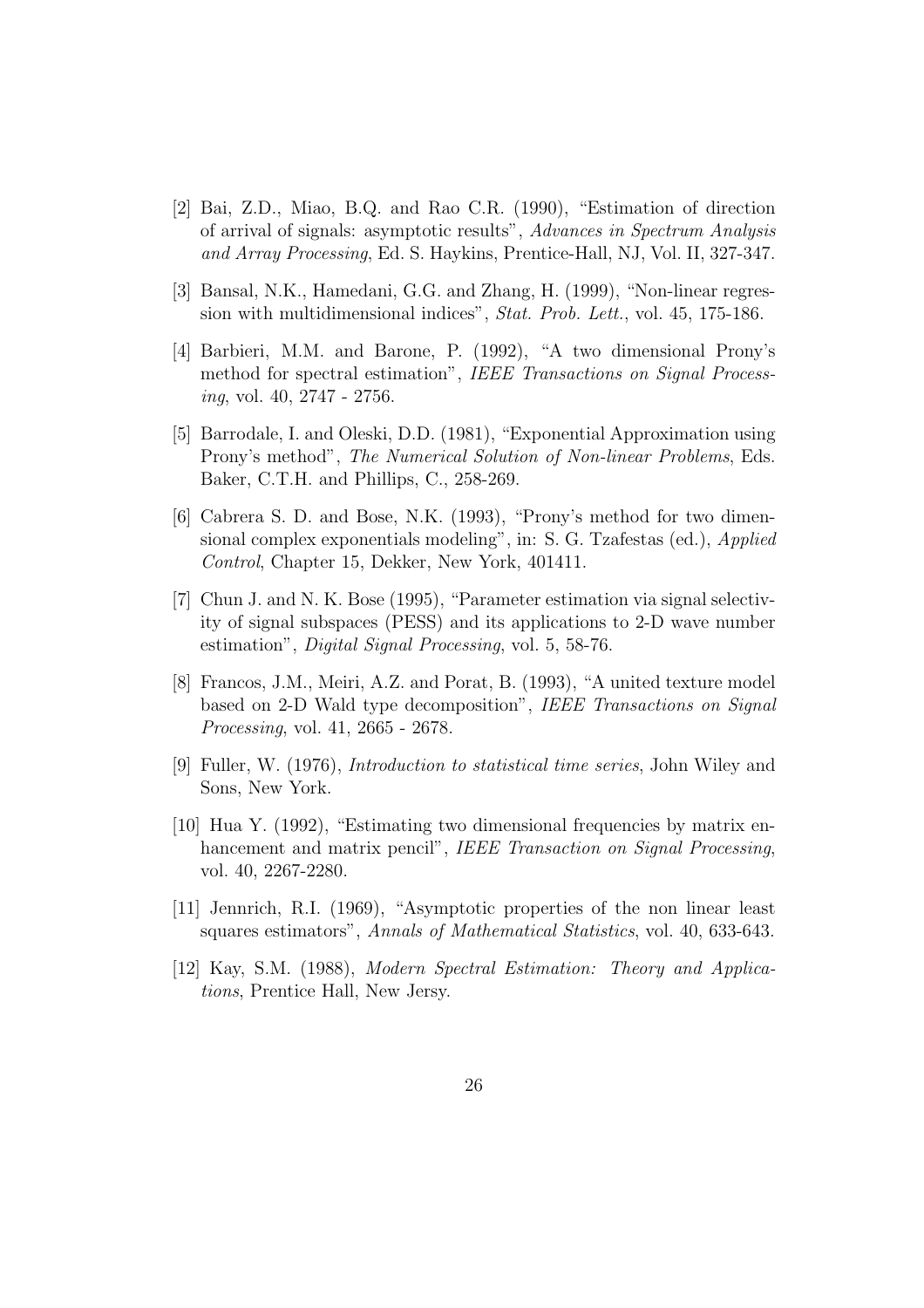- [13] Kundu, D. (1994), "Estimating the parameters of complex-valued exponential signals", *Computational Statistics*  $\mathcal{B}$  *Data Analysis*, Vol. 18, 525-534.
- [14] Kundu, D. and Gupta, R.D. (1998), "Asymptotic properties of the least squares estimators of a two dimensional textures model", Metrika, vol. 48, 83-97.
- [15] Kundu, D. and Mitra, A. (1996), "asymptotic properties of the least squares estimates of 2-D exponential signals", *Multidimensional Systems* and Signal Processing, vol. 7, 135 - 150.
- [16] Kundu, D. and Mitra, A. (1995), "A consistent method of estimating superimposed exponential signal", Scandinavian Journal of Statistics, vol. 22, 73 - 82.
- [17] Kundu, D. and Nandi, S. (2003), "Determination of discrete spectrum of a two-dimensional model", Statistica Neerlandica, vol. 57, 258-284.
- [18] Lang S. W. and J. H. McClellan (1982), "The extension of Pisarenkos method to multiple dimensions", Proceedings ICASSP-82, 125-128.
- [19] Malliavan, P. (1994), "Sur la norme d'une matrice circulante Gaussienne", C.R. Acad Sci Paris t, 319, Serie I, 45 - 49.
- [20] Malliavan, P. (1994), "Estimation d'un signal Lorentzien", C.R. Acad Sci Paris t, 319, Serie I, 991 - 997.
- [21] Mitra, A., Kundu, D. and Agrawal, G. (2006), "Frequency estimation of undamped exponential signals using genetic algorithms", Computational Statistics & Data Analysis, Vol. 51, 1965-1985.
- [22] Nandi, S. and Kundu, D. (1999), "Least squares estimators in a stationary random field", Journal of Indian Institute of Sciences, vol. 79, 75-88.
- [23] Nandi, S., Prasad, A. and Kundu, D. (2010), "An efficient and fast algorithm for estimating the parameters of two-Dimensional sinusoidal signals", Journal of Statistical Planning and Inference, vol. 140, 153-168.
- [24] Prasad, A. and Kundu, D. (2009), "Modeling and estimation of symmetric color textures", Sankhya, Series B , vol. 71, 30 - 54.